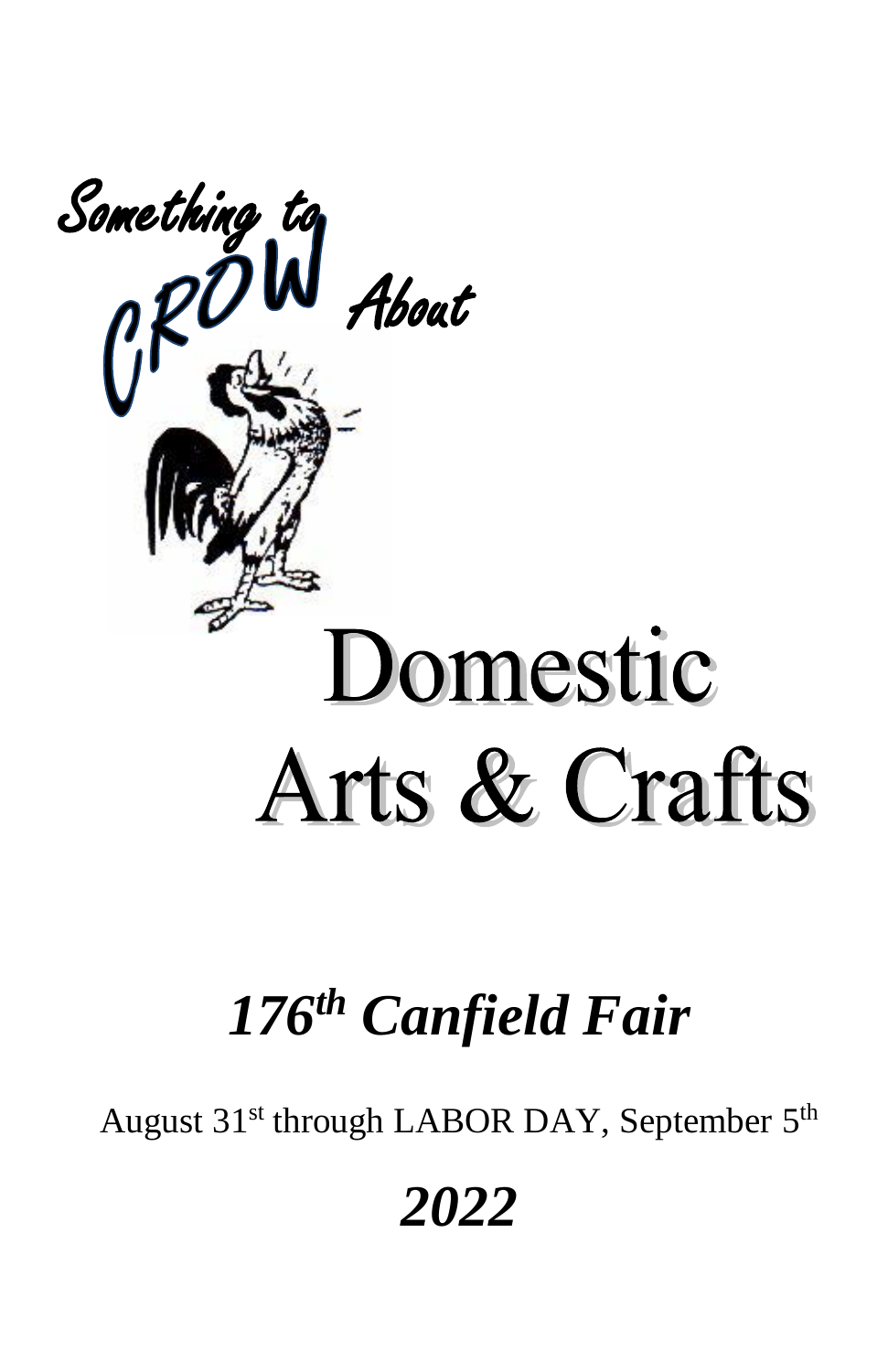# **TABLE OF CONTENTS**

| N <sub>0</sub> .<br>age |
|-------------------------|
|-------------------------|

# **Division**

# Item

|              | <b>CLASS 68 - NEEDLEWORK</b>                                    |           |
|--------------|-----------------------------------------------------------------|-----------|
| A            |                                                                 | $5 - 6$   |
| B            |                                                                 | 6         |
| C            |                                                                 | 6         |
| D            |                                                                 | 7         |
| E            |                                                                 | 7         |
| F            |                                                                 | 7         |
| G            |                                                                 | 8         |
| Н            |                                                                 | 8         |
| J            | Junior Sewing, Handwork and Crafts<br>*Includes Junior Ceramics | 9         |
| K            |                                                                 | 10        |
| L            |                                                                 | 10        |
| М            | Holiday and Celebration Needlework                              | 10        |
| N            |                                                                 | 11        |
| $\Omega$     |                                                                 | $12 - 13$ |
|              | <b>CLASS 69 - CRAFTS</b>                                        |           |
| A            |                                                                 | 14        |
| B            |                                                                 | 14        |
| C            |                                                                 | 14        |
| D            |                                                                 |           |
| E            |                                                                 | 15        |
| F            |                                                                 | 15        |
|              |                                                                 | 15        |
| G            |                                                                 | 16        |
| H            |                                                                 | 16        |
| I<br>J       |                                                                 | 16        |
|              | <b>CLASS 70 - CONFECTIONS &amp; BAKED GOODS</b>                 | 16        |
|              |                                                                 |           |
| A            |                                                                 | 17        |
| B            |                                                                 | 18        |
| C            |                                                                 | 19        |
| D            |                                                                 | 19        |
| E            |                                                                 | 19        |
| $\mathbf{F}$ |                                                                 | 20        |
| G            |                                                                 | 20        |
| H            |                                                                 | 20        |
| I            |                                                                 | 20        |
| J            |                                                                 | 21        |
| K            |                                                                 | 22        |
| L            |                                                                 | 23        |
| М            | Boo! Don't Be Afraid of this Charcuterie Board                  | 24        |
| N            |                                                                 | 25        |
|              | <b>CLASS 71 - CANNED GOODS and MISCELLANEOUS</b>                |           |
| A            |                                                                 | 26        |
| B            |                                                                 | 26        |
| C            |                                                                 | 27        |
| D            |                                                                 | 27        |
| E            |                                                                 | 27        |
| F            |                                                                 | 27        |
| G            |                                                                 | 28        |
| H            |                                                                 | 28        |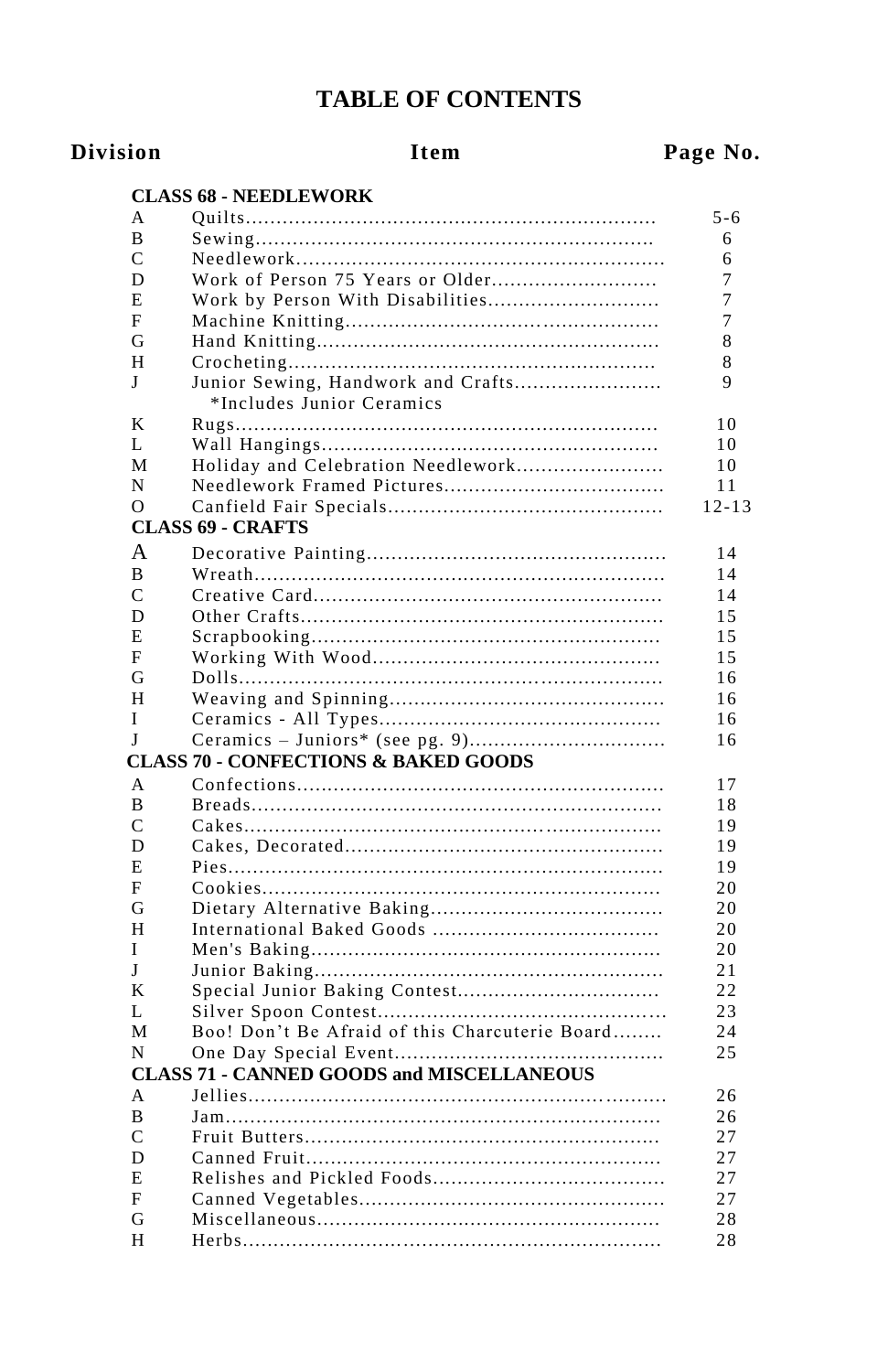# Domestic Arts and Crafts

# **PREMIUM LIST**

# **PLEASE READ ALL INSTRUCTIONS CAREFULLY**

#### **Domestic Arts and Crafts Committee**

Lisa Toy, Building Superintendent *In Memory of our friends Becky Shevchenko and Kathy Bennett* 

Lynn Booth, Pam Campbell, Cherry Cappabianca, Dawn Dickey, Charlotte Frost, Michelle Hunter, Rita Jarvis, Penny Less, Mariann Mannion, Jane Moff, Shirley Myers, Tracey Parks, Debbie Roman, Debbie Schreiber, Sheri Snyder, Cheryl Woolman

# **HONORARY MEMBERS**

Judy Arnaut, Sherry Berlin, Darla Evans, Sylvia Hammond, Pauline Holowach, Ilona Kubic, Cheryl Makoski, Barb Moff, Ruth Myers, Susan Phillips, Karen Royer, Karry Snyder



Continuing in 2022 - Entry fee for the first article submitted in each Class will be \$1.00 and .25 for each additional article within each class.

# **ALL CLASSES, INCLUDING BAKING ALL ENTRIES IN THIS DEPARTMENT MUST BE PRE-REGISTERED**

# **PLEASE NOTE TAKE-IN DATES**



The Arts & Crafts Bldg. is open from 9:00 am until 10:00 pm during fair

Additional books for 2022 are available through the Canfield Fair Office and online at www.canfieldfair.com.

Exhibitors who exhibited this year will be notified when 2023 Premium Books for Domestic Arts and Crafts will be available.

> Canfield Fair P.O. Box 250 Canfield OH 44406 330/533-4107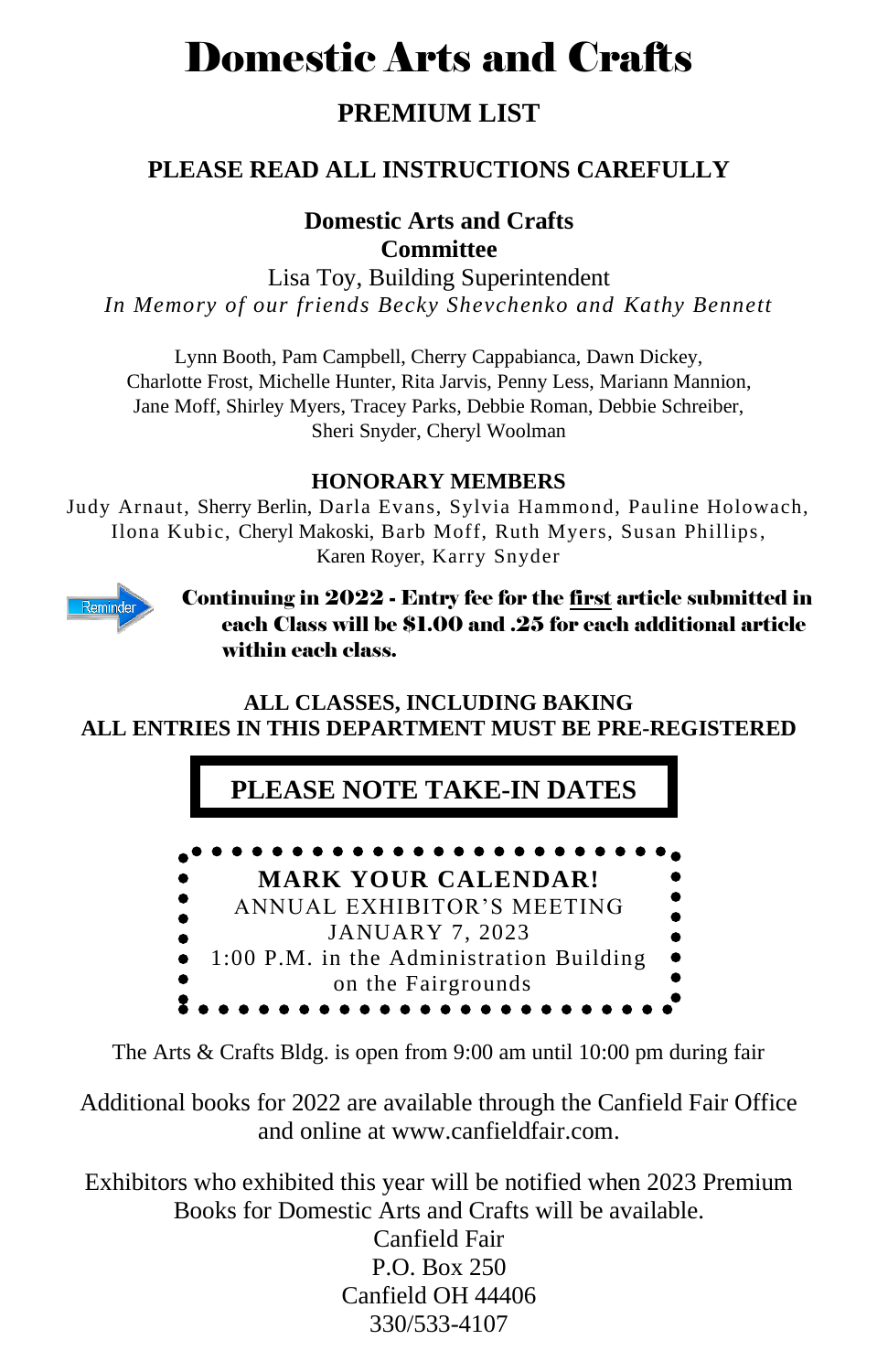# **WHAT'S NEW AND SPECIAL**

Great Crate Creation Chair Craft Fidget, Activity, Busy, Distraction Garland Boo! Don't Be Afraid of This Charcuterie Board Strut Your Stuff Quilted Memories (as a donation) Silver Spoon Contest

### **LOOK AT EACH DIVISION CARFULLY AS SOME OF THE FORMATTING AND/OR ENTRY NUMBERS HAVE CHANGED!**

# **JUST FOR YOUNG PEOPLE IN 2022**

Young people may enter most categories in Arts & Crafts, but listed below are categories especially for young people:

Jr. Sewing, Handwork & Crafts Rice Krispie® Treat Jr. Confections & Baked Goods Piñata \*moved to pg. 9 Jr. Baking Contest Diamond Art One-Day Special Event Sticks and Stones Canvas For Creative Kids (pg. 13)

**Special Entries** "*From the Fair that Cares," "From the Fair that Salutes," "Lids for Kids," "Fidget, etc. Aprons," and" Special Quilt Squares"*  Signed Waiver Form & Entry Form--Aug 10

**Special Entries** (pg. 13) *"Great Crate" and "Canvas For Creative Kids"-* Bring Entry form and payment to fair office starting **June 1st -** pick up the material for these entries while supplies last (limited quantity.)

# **DEADLINE FOR POSTMARK OF ENTRY FORMS By August 10 – No matter the day of the week**

Office is open Monday through Friday from 9:00 a.m. to 4:00 p.m.

# **DELIVERY OF EXHIBITS**

- **Class 68** Needlework; **Class 69** Crafts; **Class 71** Canned Goods and Misc. Thursday, August 25, 2022 - 5:00 PM to 8:00 PM or Friday, August 26, 2022 - 9:00 AM to 12:00 Noon
- **Class 70** Confections and Baked Goods Tuesday, August 30, 2022 - 7:00 AM to 11:00 AM
- **Class 70** Silver Spoon Contest/Junior Baking Contest Tuesday, August 30, 2022 - 7:00 AM to 11:00 AM
- **Class 70** -Boo! Don't Be Afraid of This Charcuterie Board Wednesday, August 31, 2022 - 5:30-6:30 PM - 4-H Auditorium #25
- **Class 70** One Day Special Event-- Fruit, Hay, Grain #26 Friday, September 2, 2022 - 12:00 Noon-1:00 PM

**PICK UP ALL EXHIBITS Monday, September 5, 2022 – Time to be Determined Tuesday, September 6, 2022 - 7:30 AM - Noon**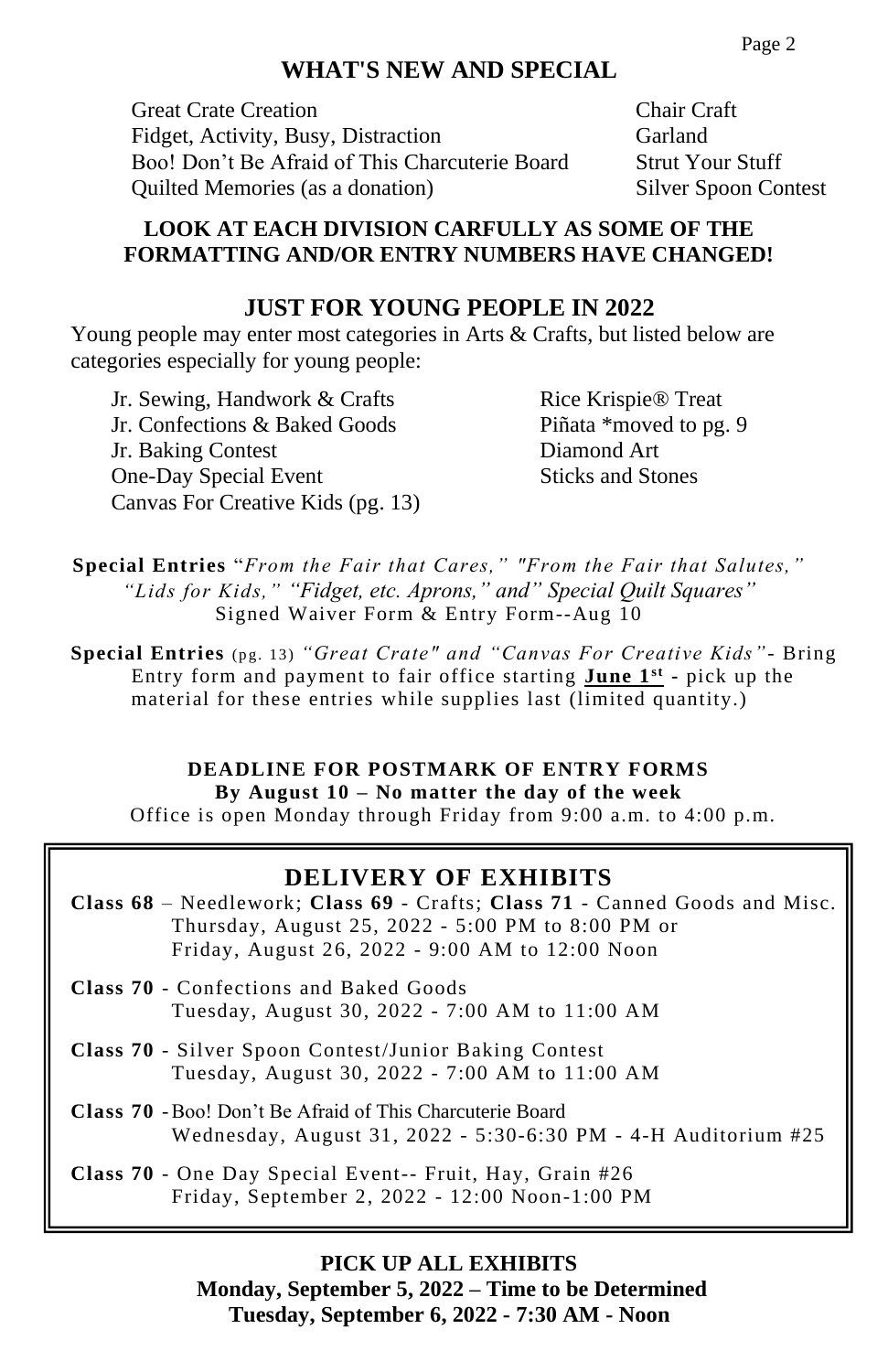# **GENERAL INSTRUCTIONS PLEASE READ CAREFULLY**

- 1. Entries for ALL classes close August  $10<sup>th</sup>$ . Entries may be made online, mailed or hand delivered prior to August 10<sup>th</sup>. Entries postmarked after August 10<sup>th</sup> will **NOT** be accepted!
- 2. Exhibits in classes 68, 69 and 71 must be brought to the Domestic Arts and Crafts Building on THURSDAY, August  $25<sup>th</sup>$ , 5:00 to 8:00 P.M. or FRIDAY, August  $26<sup>th</sup>$ , 9:00 A.M. to 12:00 Noon. NO ITEMS FOR THESE CLASSES WILL BE ACCEPTED AFTER 12:00 Noon ON FRIDAY, AUGUST 26th.
- 3. Exhibits for Class 70 Confections and Baked Goods (including Special Junior Baking Contest and Silver Spoon), are to be brought to the Domestic Arts & Crafts building on TUESDAY, AUGUST 30<sup>th</sup>, 7:00 TO 11:00 A.M. NO ITEMS FOR THESE CLASSES WILL BE ACCEPTED AFTER 11:00 A.M. ON TUESDAY.

\*\* Boo! Don't Be Afraid of This Contest Entries are to be delivered Wednesday, Aug. 31st, 5:30 to 6:30 P.M. (4-H Auditorium #25) \*\*One Day Special Event – Strut Your Stuff entries are to be delivered Friday, Sept. 2<sup>nd</sup>, 12 Noon-1 P.M. (Fruit, Hay, Grain #26)

- 4. All items receiving a ribbon sticker will receive a ribbon when item is picked up.
- 5. When an entry is made/created using more than one listed method or ingredient, enter under the most dominant.
- 6. Articles entered in wrong category will not be judged. **If there is a category listed for item entered, the item may NOT be entered in "Other".** If you have any questions, please call, or stop in the Fair Office.
- 7. In accordance with the rules and regulations governing premiums awarded at the Canfield Fair, the judges in the Arts & Crafts Building are instructed to make awards only on entries worthy of such premiums. In those classes in which no competition exists or if, in the opinion of the judge, articles are not worthy of a first premium, the judge may award a second, third, or no premium. Where two items are both of equal merit, the judge may award duplicate place premiums. **The decisions of the judges are final.**
- 8. Premium cards or ribbons have no value as to the payment of premiums. Premiums are paid only by the records in the judge's book. The fair office has that information after the fair closes.
- 9. Every precaution will be taken for the care of the exhibits. The Fair Board will not be responsible for damage to or loss of property. It is suggested that articles of high value be covered by term insurance arranged by the exhibitor.
- 10. Pick up time Monday, September  $5<sup>th</sup>$ , to be determined, and on Tuesday, September  $6<sup>th</sup>$ , 7:30 a.m. to 12 Noon. You MUST have claim tags. Items will be removed from building after 12 Noon on Tuesday, September  $6<sup>th</sup>$ . Items not picked up by October  $1<sup>st</sup>$ at Administration Bldg. (#20) will be discarded.
- 11. It is not necessary to live in Mahoning County to exhibit in the fair.
- 12. Reminder: Hot glue becomes ineffective in humid conditions.

# **PLEASE NOTE ENTRY DATES**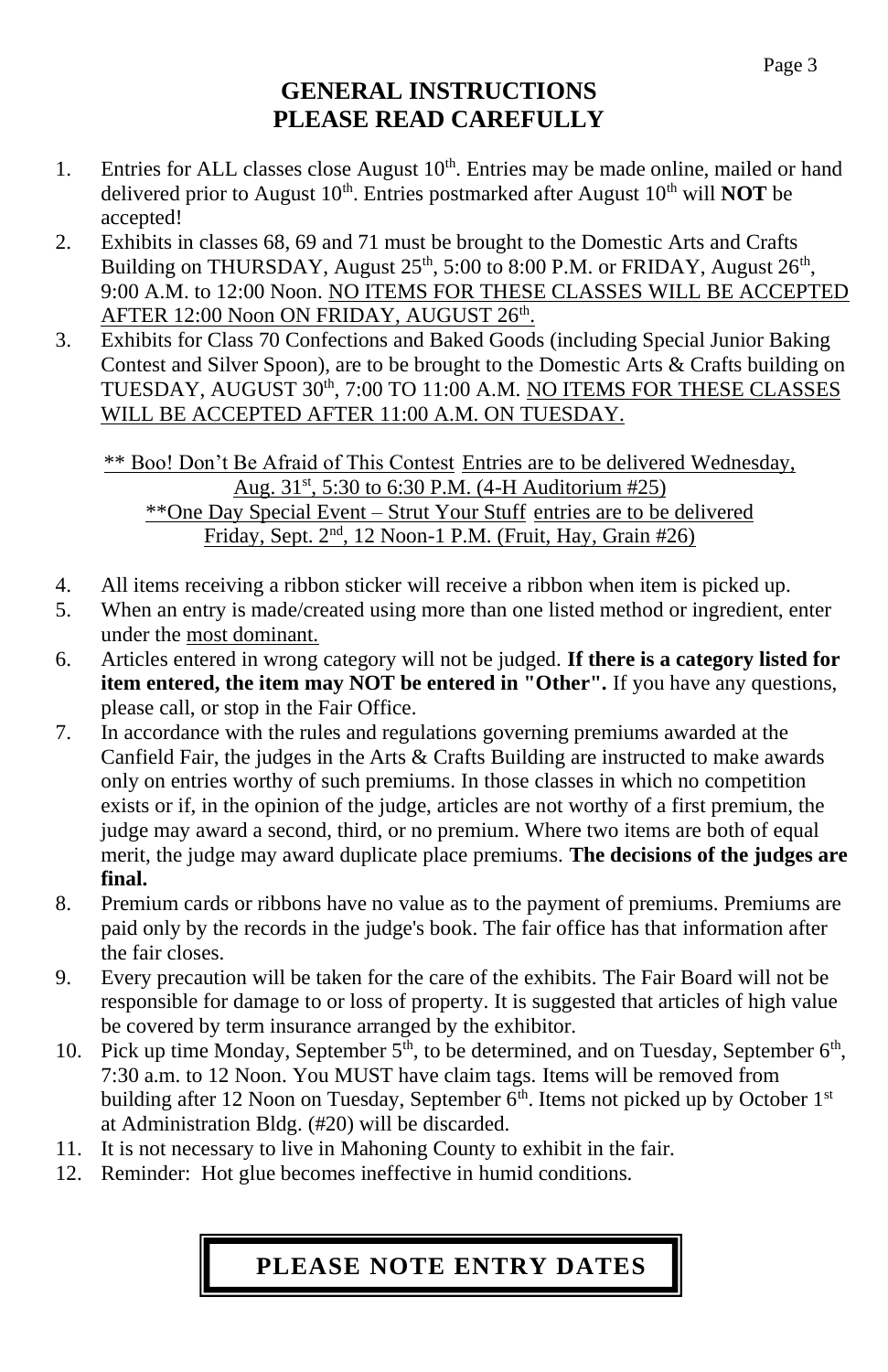The 175<sup>th</sup> Canfield Fair history book is currently on sale in the Fair Office (#20) and will be on sale in the Arts and Carfts building (#24) and the Fine Arts building (#2) during the fair. \$5.00 each (\*Limited Quantities)





Thank you to Dr. Lisa, Ethel, and Ruthie Kurtz from East Park Veterinary Clinic in Columbiana for covering the cost of printing and mailing the 2022 Canfield Fair Arts and Crafts book. We are grateful for their love of the fair and generosity.

# Enter Online at www.canfieldfair.com

- ➢ Click on "Get Involved" Tab
- ➢ Click on "2022 Entry Forms & Premium Books for the 176th Canfield Fair"
- ➢ Click the Blue-Ribbon Online Entry link this will take you to the Blue-Ribbon Fair Entry page
- ➢ Click on Entries at top of page
- ➢ Click on Online Entries from the drop down
	- o First Time User? Register Exhibitor (\* Each Exhibitor will have their own Online Account)
- $\triangleright$  Choose the appropriate department  $\triangleright$  class/division  $\triangleright$  entry # and quantity to add exhibitor's entries (\*Exhibitor can enter all A/C entries online except Div. O #356 and #366 on pg. 13 which needs to be picked up and paid for at the Fair Office – limited quantities available after June  $1<sup>st</sup>$ )
	- o Repeat this step for each entry being added

#### o **No Pictures or documents are to be uploaded**

- ➢ Click Review your Entries tab verify all entries are correct
- ➢ Click Pay for your Entries tab using a credit card, pay for entries submitted
- ➢ You will receive an email confirmation If no email received, please review your online entries. If further assistance is needed call the Fair Office at 330-533-4107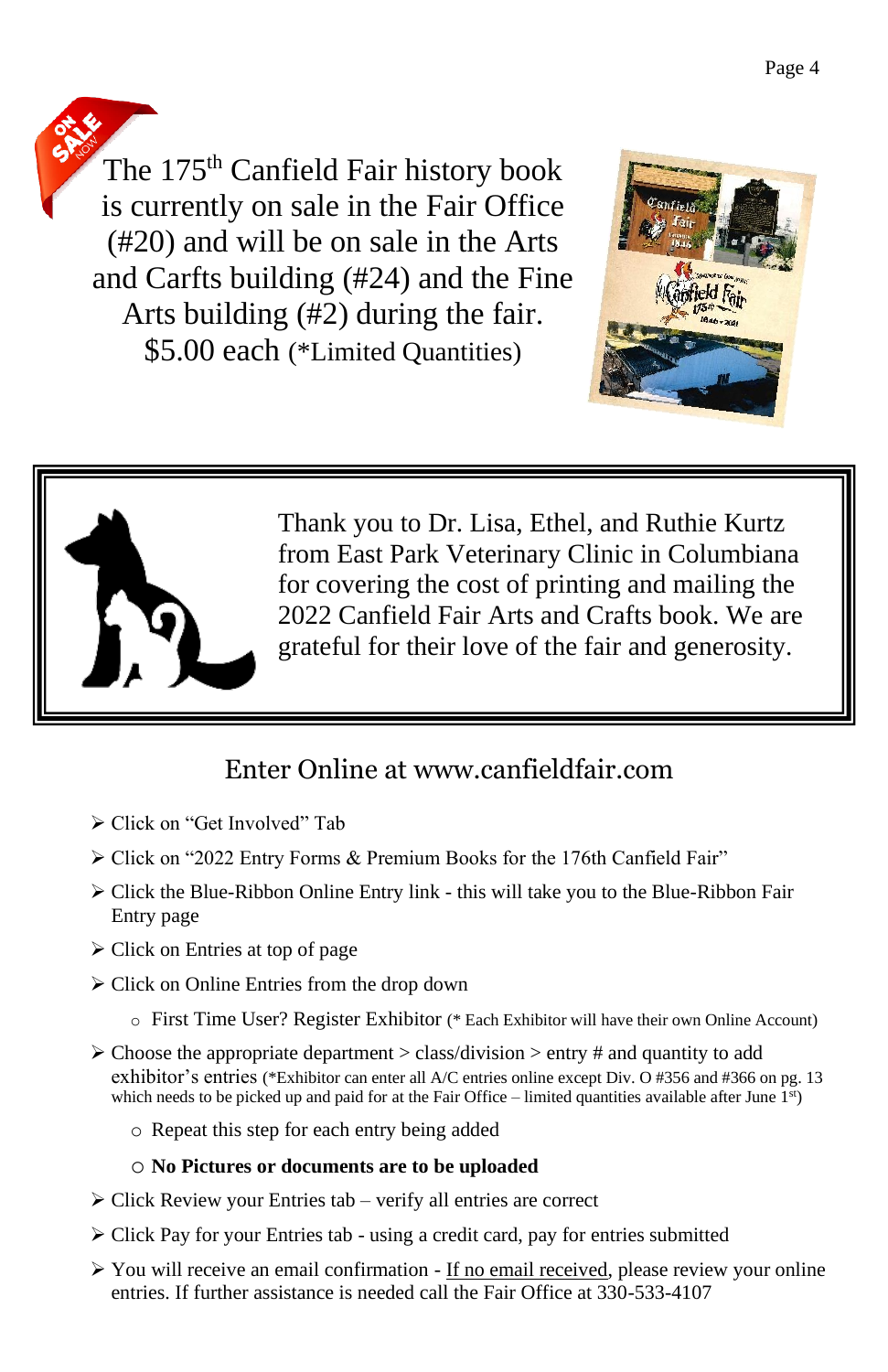#### **NEEDLEWORK**

#### **ENTRIES CLOSE AUGUST 10th**

#### **INSTRUCTIONS FOR ENTERING CLASS 68**

- A. Entry Fee (per class): \$1.00 for first article, 25¢ for each additional article. No refunds will be made.
- B. Please print information requested on entry blank in the center of this booklet or enter online. Entries may be made online, mailed or hand delivered with entry fee plus \$2.00 to cover mailing costs, (not articles) prior to August  $10<sup>th</sup>$  to:

#### *Canfield Fair, Arts & Crafts Dept., P.O. Box 250, Canfield, Ohio 44406*

- C. **FIVE entries per division; only ONE entry under any entry number unless otherwise stated.**
- D. **ANY PREVIOUS BLUE RIBBON ARTICLES MAY NOT BE RE-ENTERED**. **ARTICLES STAINED, SOILED, OR WORN WILL BE REJECTED, PREMIUMS WILL NOT BE AWARDED TO ANY ARTICLE IMPROPERLY ENTERED. (See instruction Pages 3)**
- E. Canfield Fair will mail entry tags approximately August  $17<sup>th</sup>$ .
- F. Exhibitors are to fill in name and address on entry tag and attach tag securely to article being entered.
- G. Articles must be brought to the Arts and Crafts Building (#24), Boardman Drive on: **Thursday, Aug. 25th, 5:00 to 8:00 pm** or **Friday, Aug. 26th, 9:00 a.m. to 12:00 Noon**

# **NOTE: No articles accepted after 12:00 Noon on Friday.**

- H. "For Sale" signs or cards will not be permitted on articles.
- I. All articles will only be released upon receipt of claim tags. Please see instructions on page 3 #10.
- J. The Society will not be responsible for articles **after 12:00 NOON, Tuesday, September 6th .**
- K. **Premium money will be mailed to the exhibitor by September 30th .**

### **Division A - QUILTS**

#### **NEW ENTRY AND JUDGING FORMAT. PLEASE READ CARFEULLY!**

- 1. Quilts are judged on an elimination system, not a grade system.
- 2. The following categories are listed to help the judges sort the entries:

#### **When filling out entry form, include the category number AND the letter "H" for Hand Quilted or "M" for Machine Quilted.**

- **(Example: Class 68 Division A Entry 6H Juvenile Design – Hand Quilted)**
	- \* Tied comforters can be found in Division B Sewing.
	- \* Crazy quilts can be found in Division C Needlework.
- 3. **Perimeter is calculated by adding all 4 side measurements.**

#### **CATEGORY** *Premiums for entry numbers 1-11 1st \$10.00 2nd \$6.00 3rd \$4.00*

|                               | The following quilts perimeter should equal more than 96" and less than 240" |      |                                 |                        |  |  |
|-------------------------------|------------------------------------------------------------------------------|------|---------------------------------|------------------------|--|--|
| Hand Ouilted                  |                                                                              |      | Machine Ouilted                 |                        |  |  |
| 1H.                           | Lap/Bed/Table Topper                                                         | 1М.  | Lap/Bed/Table Topper            |                        |  |  |
| 2H.                           | Baby/Crib Quilt                                                              | 2M.  | Baby/Crib Quilt                 |                        |  |  |
|                               | The perimeter of the following quilts should equal more than 240"            |      |                                 |                        |  |  |
| 3H.                           | Appliquéd                                                                    | 3M.  | Appliquéd                       |                        |  |  |
| 4H.                           | Embroidered                                                                  | 4M.  | Embroidered                     | <b>Attention All</b>   |  |  |
| 5H.                           | Time Span Quilt*                                                             | 5M.  | Time Span Quilt*                | <b>Ouilters:</b>       |  |  |
| $(*Ex. Old top, new backing)$ |                                                                              |      |                                 | *See page 13 for a     |  |  |
| 6H.                           | Juvenile Design                                                              | 6М.  | Juvenile Design                 | <b>Special Ouilt</b>   |  |  |
| 7H.                           | Original Design                                                              | 7M.  | Original Design                 | <b>Square Category</b> |  |  |
| 8H.                           | Novelty Design                                                               | 8M.  | Novelty Design                  |                        |  |  |
| 9H.                           | Pieced                                                                       | 9M.  | Pieced                          |                        |  |  |
| 10H.                          | Ouilt Made by 3 or more people*                                              | 10M. | Ouilt Made by 3 or more people* |                        |  |  |
|                               | (*including the quilter)                                                     |      |                                 |                        |  |  |
| 11H.                          | Combination Construction*                                                    | 11M. | Combination Construction*       |                        |  |  |
|                               | (*may include piecing, appliqué, embroidery)                                 |      |                                 |                        |  |  |
|                               | <b>BEST OF SHOW - OUILTS - ROSETTE</b>                                       |      |                                 |                        |  |  |

**We encourage you to include a 4x6 photo of the entire quilt for display purposes See Next Page for Additional Quilt Entries**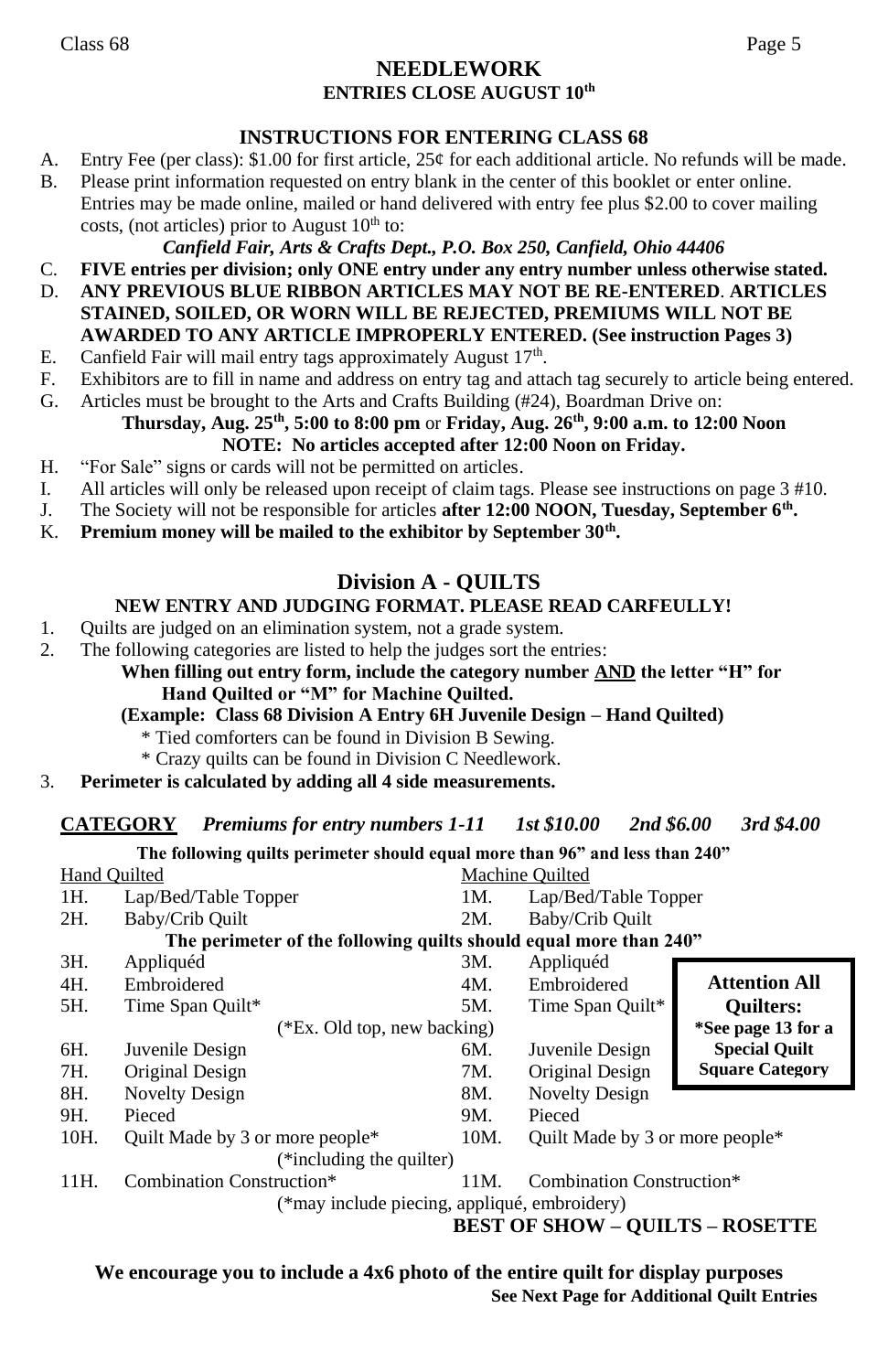#### **Division A – Quilts – CONTINUED**

#### **The following quilts will be judged in separate categories regardless of quilting technique.**

#### *Premiums for entry numbers 13-17 1st \$5.00 2nd \$4.00 3rd \$3.00*

- 
- 
- 
- 15. Miniature quilt (No larger than 24" in both width & length)

#### **Division B – SEWING**

# Articles must be cleaned and pressed. Wedding dresses NOT accepted.

#### *Premiums for entry numbers 19-41 1st \$5.00 2nd \$4.00 3rd \$3.00*

- 
- 20. Blazer, Jacket, Coat or Suit 32. Dress, Adult, street length
- 21. Casual Outfit, Adult, two or more pieces 33. Skirt, Adult 22. Wool Clothing 34. Blouse, Adu
- 
- 
- 
- 25. Bag/Tote 37. Bib
- 
- 27. Sewn & Tied and/or T-Shirt Comforter 39. Yo-Yo item
- 28. Kitchen novelty (no apron) 40. For Your Pet
- 
- 19. Vest 31. Themed bed pillowcase (one)
	-
	-
	- 34. Blouse, Adult, with sleeves
- 23. Casual, made for 12 & under 35. Dressy, made for 12 & under
- 24. Pillow 36. Costume
	-
- 26. Purse 38. Stuffed Animal or toy, 24" max
	-
	-
- 29. Apron 41. Other not listed above
	- **BEST OF SHOW - SEWING - ROSETTE**

#### **Division C – NEEDLEWORK**

**NO PICTURES OR HOOPS OR FRAMED WORK -** Articles must be cleaned and pressed **Premiums: 1st \$4.00 2nd \$3.00 3rd \$2.00**

**When filling out entry form, include the technique number AND the letter that identifies the category. (Example: Class 68 Division C Entry 43F counted cross-stitch, towel)**

**TWO entries permitted per number: FIVE total per Division C**

- 42. Stamped Cross-Stitch A. Pillowcase (one)
- 43. Counted Cross-Stitch B. Coverlet or Throw
- 44. Hand Embroidered C. Baby Article
- 

\*Be sure to list both Technique and Category for Entries 42-47

- 46. Needlepoint E. Pillow
- 

#### **TECHNIQUE CATEGORY**

- 
- 
- 
- 45. Machine Embroidered D. Tablecloth, Bridge Set, or Luncheon Cloth
	-
- 47. Plastic Canvas F. Towel, one only
	- G. Inserts, trays, mirrors, etc.
	- H. Handbag or Tote
	- J. Other not listed above

#### **CATEGORY (No Technique Required When Entering)**

- 50. Needlepoint and/or Petit Point, Canvas 59. Crazy Quilt Article
- 
- 
- 53. Tatting needle 62. Crewel
- 54. Pulled or drawn thread (Hardanger) 63. Bobbin Lace
- 
- 
- 57. Candle wicking (Not a Rug see pg. 10)
- 
- 
- 51. Penny Rug Item 60. Swedish Weaving
- 52. Tatting shuttle 61. Smocking-any item
	-
	-
- 55. Beaded Article 64. Ribbon Embroidery
- 56. Battenberg Lace 65. Hooked or Punched Item
- 58. Cutwork 66. Other not listed above
- 13. 100% hand constructed and quilted 16. Quilted article of clothing
- 14. Quilted Pillow 17. Quilted Runner or Placemats (2)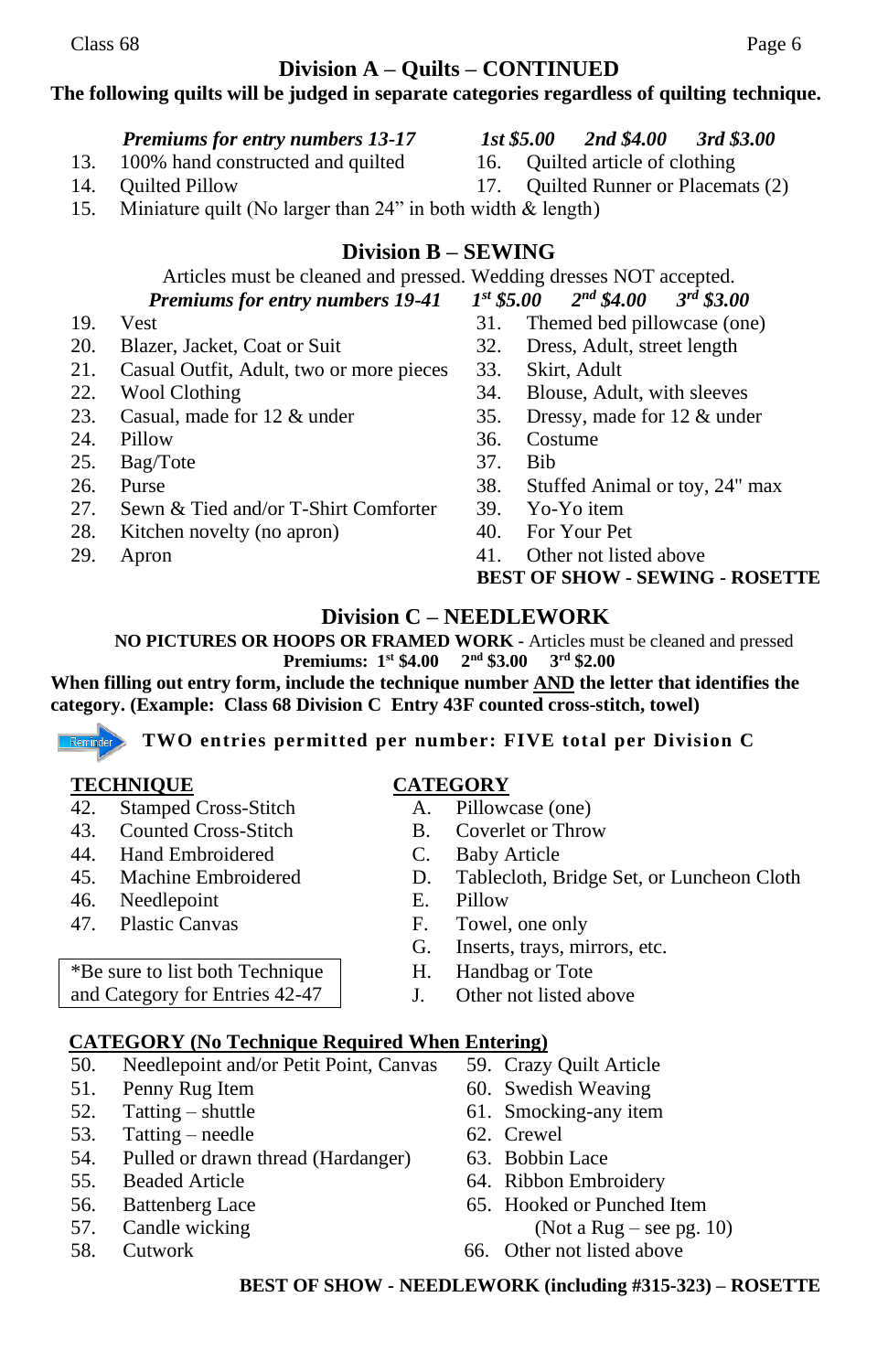#### Class 68 Page 7

**Division D** - **WORK DONE BY PERSON 75 YEARS OR OLDER NO entry fee.** 

Reminder

#### FIVE entries permitted per number: EIGHT total per division **Premiums: 1 st \$4.00 2nd \$3.00 3rd \$2.00**

- 80. Baby Afghan
- 81. Baby Set Crocheted or Knitted
- 82. Crocheted Afghan one color or variegated-not baby
- 83. Crocheted Afghan 2 or more colors-not baby
- 84. Other Crocheted Article not listed
- 85. Knitted Article
- 86. Any Other Needlework Article not listed (no framed items)
- 87. Needlework Article by person 90 years old or older, made within the last two years
- 88. Doll, Animal or Toy
- 89. Pillowcase, one
- 90. Pillow
- 91. Rug
- 92. Picture framed, maximum 18" in any direction
- 93. Wreaths Holiday, maximum 18" base
- 94. Wreaths Non-Holiday, maximum 18" base
- 95. Quilted item-no quilts
- 96. Quilt
- 97. Holiday, not to exceed 15" in any direction
- 98. Sewing
- 99. Plastic Canvas, not to exceed 15" any direction
- 100. Wood Item, not to exceed 18" in any direction
- 101. Handmade Card or Scrapbook Page
- 102. Tablecloth any technique
- 103. Mosaic any item, any medium. Maximum 18" in any direction
- 104. Item made from Recyclable Materials
- 105. Other not listed above. Maximum 36" in any direction

#### **BEST OF SHOW - ROSETTE**

#### **Division E - WORK ACCOMPLISHED BY PERSON WITH DISABILITIES**

#### **No entry fee. Three entries per number permitted**.

Unless otherwise stated maximum size means **"in any direction" st \$4.00 2nd \$3.00 3rd \$2.00**

- **Premiums: 1**
- 110. Crocheted or Knitted Article 117. Painted Item 111. Embroidered or Cross-Stitched Article 118. Beaded Item or jewelry
- 112. Plastic Canvas Article 119. Wreath (Non-holiday)
- 113. Wreath (Holiday) 120. Mosaic any item, any medium. Max 18"
- 114. Wood Item not to exceed 18"
- 
- 116. Ceramics, Porcelain, or Plaster Craft 122. Other not listed above, max 36"
- 115. Paper Mache` not to exceed 24" 121. Item made from Recyclable Materials
	-

## **BEST OF SHOW - ROSETTE**

# **Division F- MACHINE KNITTING**

Afghan size maximum - 60"x80" The afghan must be blocked. Fringe not counted in size.

#### **Premiums: 1 st \$4.00 2nd \$3.00 3rd \$2.00**

- 
- 126. Coat, Jacket 131. Suit or Dress
- 127. Shawl/Shrug or Vest 132. Felted Item
- 
- 129. Baby Articles, maximum of 3 items
- 125. Purse 130. Sweater
	-
	-
- 128. Children's Clothing 133. Other not listed above

**Attention Crocheters and Knitters: \*See page 12 Lids for Kids Entry**

**Attention All Quilters: \*See page 13 for a Special Quilt Square Category**

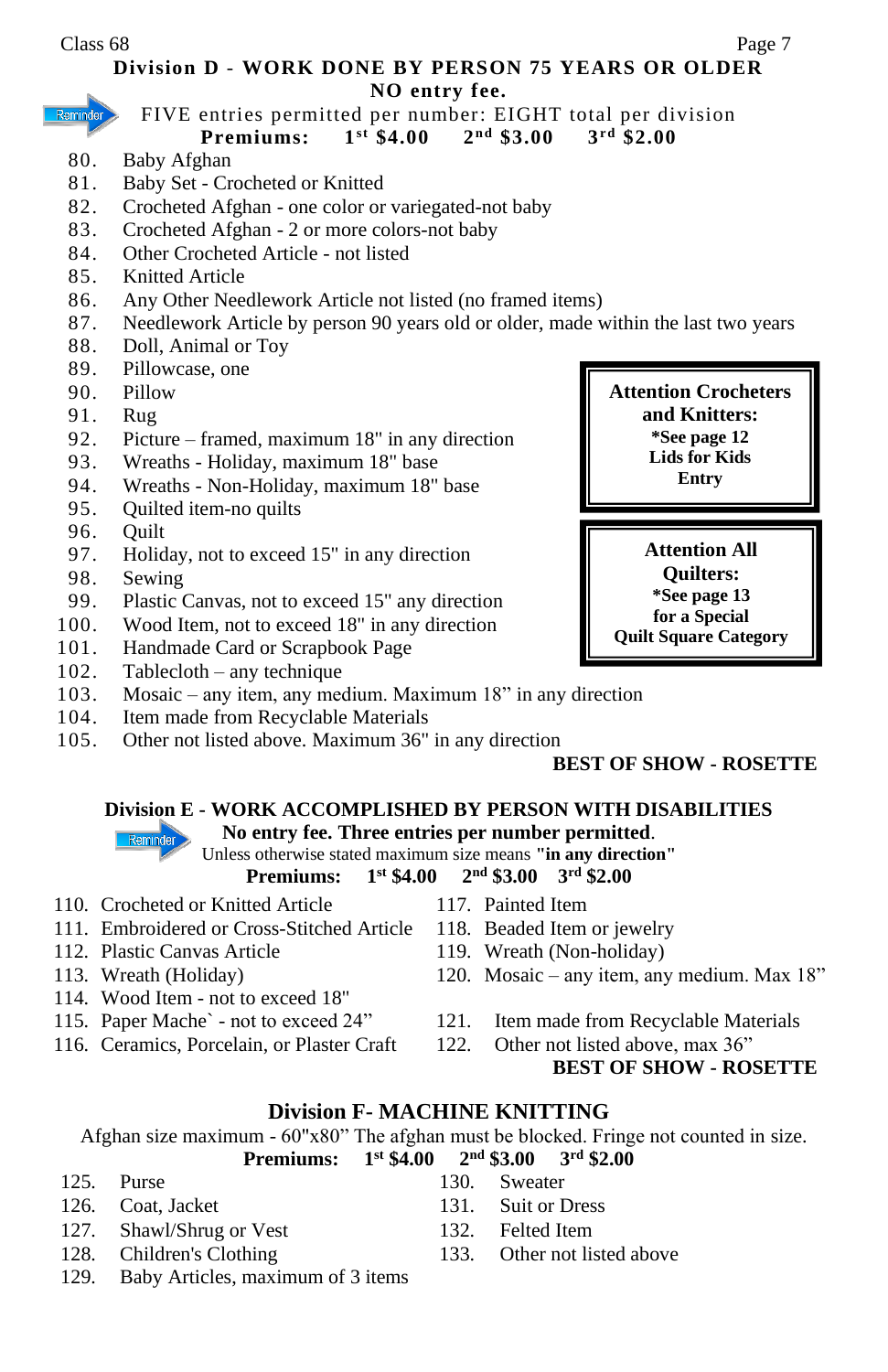#### **Division G - HAND KNITTING**

Afghan size maximum - 60" x 80" The afghan must be blocked. Fringe is not counted in minimum or maximum size

#### **Premiums: 1**

- 135. Knitted Baby Afghan 146. Sweater cardigan
- 
- 
- 
- 139. Baby/Child Item 150. Hat or Hat Set
- 140. Scarf Non-novelty yarn 151. Vest
- 141. Scarf Novelty yarn 152. Felted Item
- 142 Cowl/Infinity Scarf, Under 28" 153. Knitted Beaded item
- 
- 144. Sweater Pullover-one color or variegated 155. Other not listed above hand knit
- 145. Sweater Pullover-two or more colors

# **st \$6.00 2nd \$5.00 3rd \$4.00**

- 
- 136. Knitted Afghan 147. Shawl/Cape/Poncho
- 137. Hand Knit Socks 148. Coat/Jacket/Shrug
- 138. Baby/Child Set 149. Mittens or Gloves
	-
	-
	-
	-
- 143. Cowl/Infinity Scarf, 29" and over 154. Article-Yarn spun & knitted by exhibitor
	-

**BEST OF SHOW - KNITTING – ROSETTE**

**Hand spun fiber by the skein and weaving see Class 69, Division H, Page 6**

**Knitters and Crocheters \*See Page 12 for Lids for Kids Entry**

#### **Division H – CROCHETING**

Afghan/Bedspread size min. 36" x 48", max. 60" x 80" Baby Afghan size 48" maximum in any direction

#### **NO FRAMED ARTICLES**

Fringe is not counted in minimum or maximum size **Premiums for Numbers 157-170: 1 st \$6.00 2 nd \$5.00 3rd \$4.00**

- 
- 
- 159. Afghan Granny 169. Afghan Filet
- 160. Afghan Raised Flower 170. Afghan Shell Stitch
- 161. Afghan Combination of stitches Border not considered as separate stitch.
- 162. Afghan Any other stitch, \***handwrite stitch used on tag when it is received**
- 163. Baby Afghan One color or variegated yarn
- 164. Baby Afghan Two or more colors
- 165. Juvenile Theme Afghan
- 

#### **We encourage you to include a 4x6 photo of the entire afghan for display purposes Premiums for Numbers 171-186: 1st \$4.00 2nd \$3.00 3rd \$2.00**

- 171. Pillow 179. Buffet, Vanity Set or Runner
- 172. Crocheted Edges, on any article 180. Baby Set
- 173. Doily, diameter over 14" 181. Baby or Child Article
- 174. Doily, diameter under 14" 182. Filet Crochet Thread only
- 175. Shawl, Cape, or Poncho 183. Sweater or vest
- 176. Scarf 184. Purse
- 177. Hat or Hat set, may include gloves or scarf 185. Kitchen Novelty, one or two items
- 178. Doll, Animal or Toy, maximum 24" 186. Other not listed above, not an afghan
- 157. Afghan Medallion 167. Afghan Afghan/Tunisian stitch
- 158. Afghan Original pattern 168. Afghan Ripple stitch or variation

**BEST OF SHOW - CROCHET - ROSETTE**

- 
- 
- 
- 
- 
- 
- 
- 166. Bedspread or Tablecloth thread used no yarn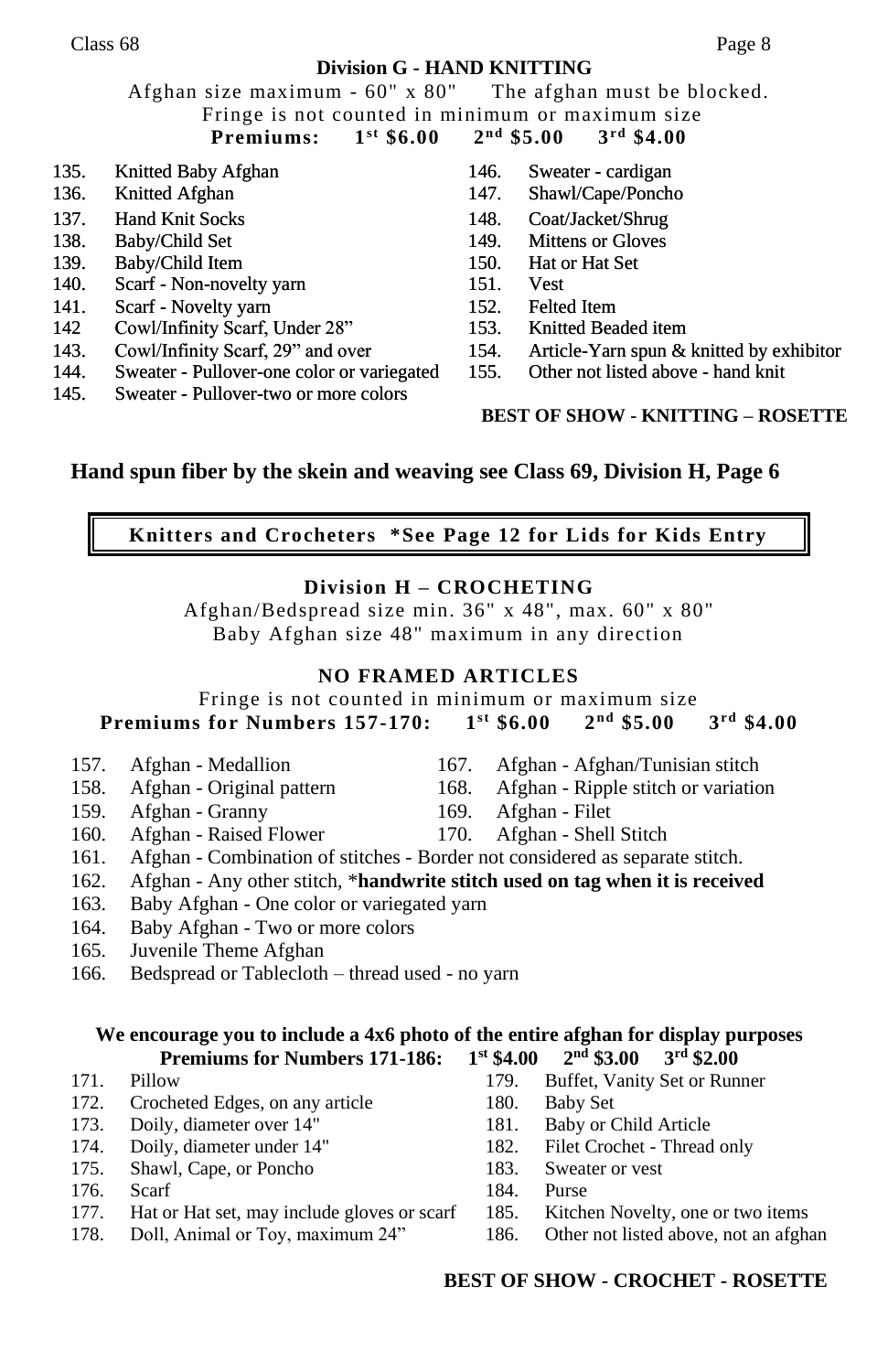#### **Division J - JUNIOR SEWING, HANDWORK, AND CRAFTS**



Online Instructions on page 4

Reminder Two entries per number permitted. Total eight items per division. **ALL work MUST** be done by the Junior Exhibitor.

#### **Please use entry number A, B, C to indicate the age of the exhibitor when the item was made**.

|                                                        |           | <b>Entry Number By Age</b>      |           |
|--------------------------------------------------------|-----------|---------------------------------|-----------|
|                                                        | 8 & Under | $9-12$ Yrs.                     | 13-18Yrs. |
| *Quilted, Hand or Machine                              | 190A      | 190B                            | 190C      |
| *Sewing - Casual Clothing                              | 191A      | 191B                            | 191C      |
| *Sewing - Special Occasion Clothing                    | 192A      | 192B                            | 192C      |
| *Sewing - Outfit (2 or more pieces)                    | 193A      | 193B                            | 193C      |
| *Sewing - Other Than Clothing                          | 194A      | 194B                            | 194C      |
| *Wool Item                                             | 195A      | 195B                            | 195C      |
| *Doll Clothes                                          | 196A      | 196B                            | 196C      |
| *Pillow                                                | 197A      | 197B                            | 197C      |
| *Toy or Doll, maximum 18"                              | 198A      | 198B                            | 198C      |
| *Crewel or Embroidered                                 | 199A      | 199B                            | 199C      |
| *Cross Stitch - Counted or Stamped, max 18"            | 200A      | 200B                            | 200C      |
| *Fleece item                                           | 201A      | 201B                            | 201C      |
| *Knitted or Crocheted item                             | 202A      | 202B                            | 202C      |
| *T-shirt/Sweatshirt                                    | 203A      | 203B                            | 203C      |
| *Tied Comforter                                        | 204A      | 204B                            | 204C      |
| Mosaic – maximum $18"$ in any direction                | 205A      | 205B                            | 205C      |
| Painted item - (No picture) maximum 15"                | 206A      | 206B                            | 206C      |
| Scrapbooking - one page only - 12" x 12"               | 207A      | 207B                            | 207C      |
| - must be covered in protective sleeve                 |           |                                 |           |
| Greeting Card                                          | 208A      | 208B                            | 208C      |
| Finger/Hand/Footprint Item                             | 209A      | 209B                            | 209C      |
| Diamond Art                                            | 210A      | 210B                            | 210C      |
| <b>Beaded Item</b>                                     | 211A      | 211B                            | 211C      |
| Jewelry - Beaded                                       | 212A      | 212B                            | 212C      |
| Jewelry - Other                                        | 213A      | 213B                            | 213C      |
| Canning Jar Craft                                      | 214A      | 214B                            | 214C      |
| Wooden item - maximum 24"                              | 215A      | 215B                            | 215C      |
| <b>Bird House</b>                                      | 216A      | 216B                            | 216C      |
| Christmas Tree Ornament                                | 217A      | 217B                            | 217C      |
| Duct Tape Article                                      | 218A      | 218B                            | 218C      |
| <b>Sticks and Stones</b>                               | 219A      | 219B                            | 219C      |
| Piñata                                                 | 220A      | 220B                            | 220C      |
| Movie or Television Character Themed Item              | 221A      | 221B                            | 221C      |
| Ceramics - Glazed                                      | 222A      | 222B                            | 222C      |
| Ceramics - Dry Brush                                   | 223A      | 223B                            | 223C      |
| Ceramics - Stain                                       | 224A      | 224B                            | 224C      |
| Ceramics - Hand molded item - must be kiln fired       | 225A      | 225 <sub>B</sub>                | 225C      |
| Emoji Themed Item                                      | 226A      | 226B                            | 226C      |
| Any project made by a group - any age to 18            |           | $227 =$ any combination of ages |           |
| Other not listed above                                 | 228A      | 228B                            | 228C      |
| Premiums paid in each category/each age group<br>Enter |           |                                 |           |
|                                                        |           |                                 |           |

**Premiums paid in each category/each age group 1st - \$4.00 2nd - \$3.50 3rd - \$3.00**

**BEST OF SHOW - \*JUNIOR SEWING \* - ROSETTE BEST OF SHOW - JUNIOR HANDWORK and CRAFTS – ROSETTE**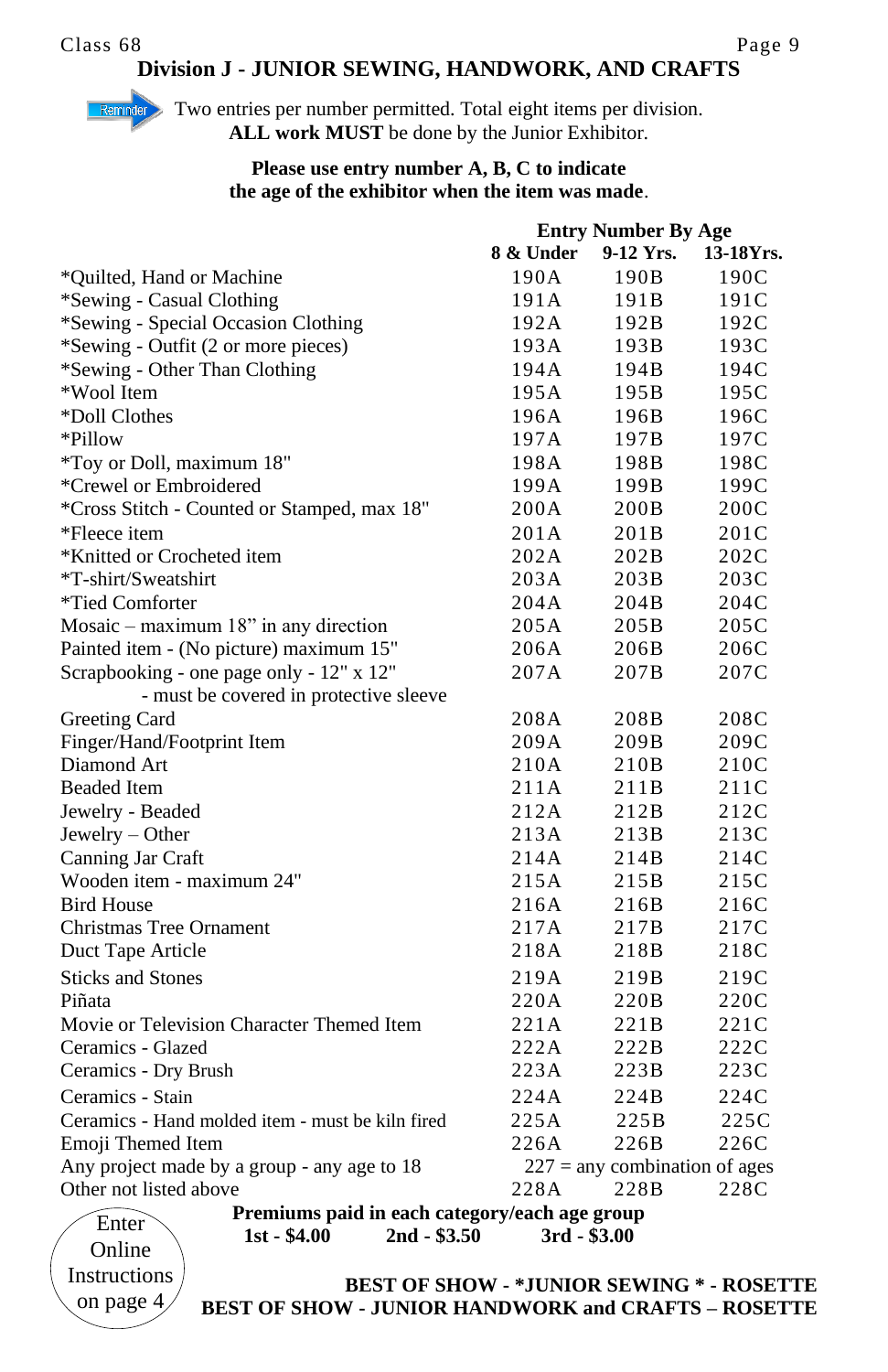#### Class 68 Page 10

#### **Division K – RUGS**

- **Premiums: 1st \$4.00 2nd \$3.00 3rd \$2.00**
- 246. Hooked or Punched, maximum 40" x 60" 249. Latch Hook, max 24"x36"
- 247. Latch Hook, maximum 40" x 60" 250. Braided, maximum 40"x72"
- 248. Using Recycled/Upcycled Material, under 72" 251. Other not listed above, under 72"

## **Division L- WALL HANGINGS**

**Unframed - MUST be equipped for hanging. MUST HAVE ROD FOR DISPLAY**.

Maximum size...Total of ALL sides, 16 ft. except #256 & #259

**Premiums: 1st \$4.00 2nd \$3.00 3rd \$2.00**

- 255. Counted Thread/Embroidery
- 256. Quilted, appliqué total of all sides less than 8 ft
- 257. Quilted, appliqué total of all sides 8 ft, under 16 ft
- 258. Appliqué
- 259. Quilted, pieced total of all sides less than 8 ft
- 260. Quilted, pieced total of all sides 8 ft, under 16 ft
- 261. Combination (at least 3 techniques)
- 262. Latch Hook
- 263. Hooked or Punched
- 

**Attention All Quilters: \*See page 13 for a Special Quilt Square Category**

#### 264. Other not listed above **BEST OF SHOW – RUGS & WALL HANGINGS - ROSETTE**

# **Division M - HOLIDAY & CELEBRATION NEEDLEWORK Judging based on needlework--No frames or pictures. Enter only ONE (1) ornament per entry number, WITH hanger.**

**Premiums: 1st \$4.00 2nd \$3.00 3rd \$2.00**

- 
- 271. Christmas Stocking quilted 278. Tree Ornament stuffed
- 272. Christmas Stocking counted thread 279. Tree Ornament felt
- 273. Christmas Stocking knit or crochet 280. Tree Ornament smocked
- 274. Christmas Stocking other 281. Tree Ornament beaded
- 275. Tree Ornament counted thread 282. Tree Ornament plastic canvas
- 
- 270. Skirt for Christmas Tree 277. Tree Ornament crocheted or knitted
	-
	-
	-
	-
	-
- 276. Tree Ornament needlepoint 283. Tree Ornament other needlework

#### **See Division D, page 15 for non-needlework ornaments**

- 286. St. Patrick's Day Decoration max 24" in any direction
- 287. Easter Decoration max 24" in any direction
- 288. Halloween Decoration max 24" in any direction
- 289. Thanksgiving Decoration max 24" in any direction
- 290. Valentine Decoration max 24" in any direction
- 291. Canfield Fair Themed Decoration max 24" in any direction
- 292. Baby Themed Decoration max 24" in any direction
- 293. Patriotic Themed Decoration max 24" in any direction
- 294. Christmas Decoration tree top
- 295. Christmas Decoration wall or door-no wreaths, max. 24"
- 296. Christmas Decoration max. 24" in any direction
- 297. Spring Decoration (no specific holiday) max 36"
- 298. Summer Decoration (no specific holiday) max 36"
- 299. Fall Decoration (no specific holiday) max 36"
- 300. Winter Decoration (not Christmas) max 36"
- 301. Other Celebration not listed max 24" in any direction **BEST OF SHOW - HOLIDAY & CELEBRATION NEEDLEWORK - ROSETTE**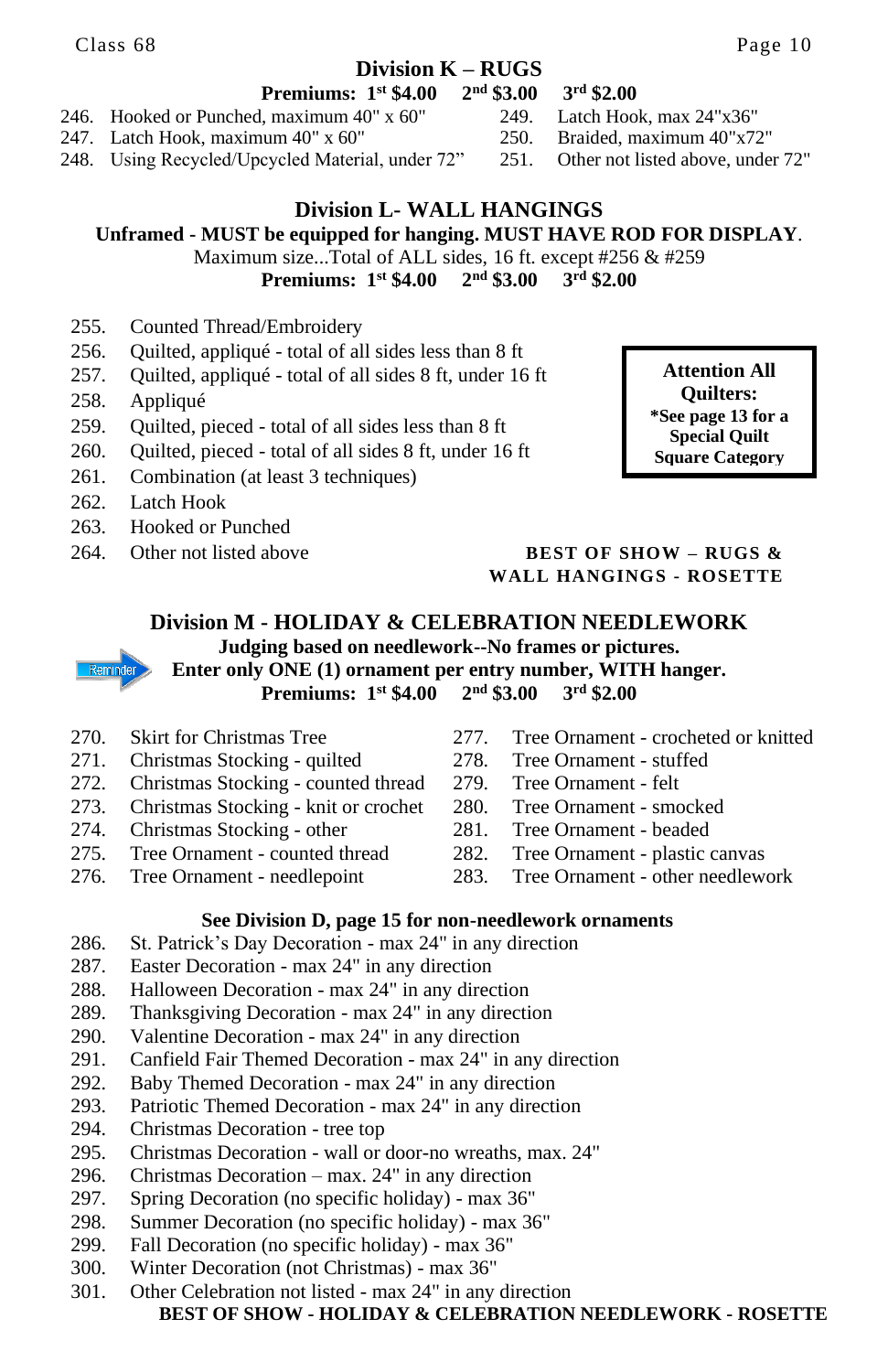### **Division N – NEEDLEWORK FRAMED PICTURES**

**Fabric count NOT stitch count should be used to determine the placement of entry. Sizes listed are to be of the worked area of picture not including the frame or mat.** "Unusual Size" means anything that will not fit in size categories given, such as 8"x22"

**Overall maximum frame size for the following should NOT exceed 2ft. x 3ft.**

Article must be equipped with picture wire attached from side to side for hanging. **NO saw tooth bracket(s) permitted.**



**TWO entries permitted per entry number. Limit of FIVE total in this division**

**When filling out entry form, include the category number AND the letter that identifies the stitch count. (Example: Class 68, Division N, 307B – 14 count, Max 9x12)**

- 305. Original Design MUST include photo or pattern
- 306. Miniature 3"x3" or less
- 307. 14 Count or less
	- A. Max 5 x 7
	- B. Max 9 x 12
	- C. Max 12 x 18
	- D. Unusual
- 308. 16 or 18 Count
	- A. Max 5 x 7
		- B. Max 9 x 12
		- C. Max 12 x 18
	- D. Unusual
- 309. 22 Count or more
	- A. Max 5 x 7
	- B. Max 9 x 12
	- C. Max 12 x 18
	- D. Unusual
- 310. Pair Max 12 x 18



#### **BEST OF SHOW - COUNTED THREAD - ROSETTE**

**Overall maximum frame size for the following should NOT exceed 2ft. x 3ft.** Article must be equipped with picture wire attached from side to side for hanging. **NO saw tooth bracket(s) permitted.**

- 315. Quilted under Glass
- 316. Other needlework under glass
- 317. Crewel any picture
- 318. Stamped Cross Stitch any picture
- 319. Embroidered any picture
- 320. Needlepoint no kit or pre-worked center
- 321. Needlepoint kit or pre-worked center
- 322. Multiple Techniques
- 323. Family heirloom needlework under glass

#### **BEST OF SHOW – ROSETTE #315 through #323 JUDGED WITH NEEDLEWORK (Division C)**

**Premiums paid in each category this page 1st - \$5.00 2nd - \$4.00 3rd - \$3.00**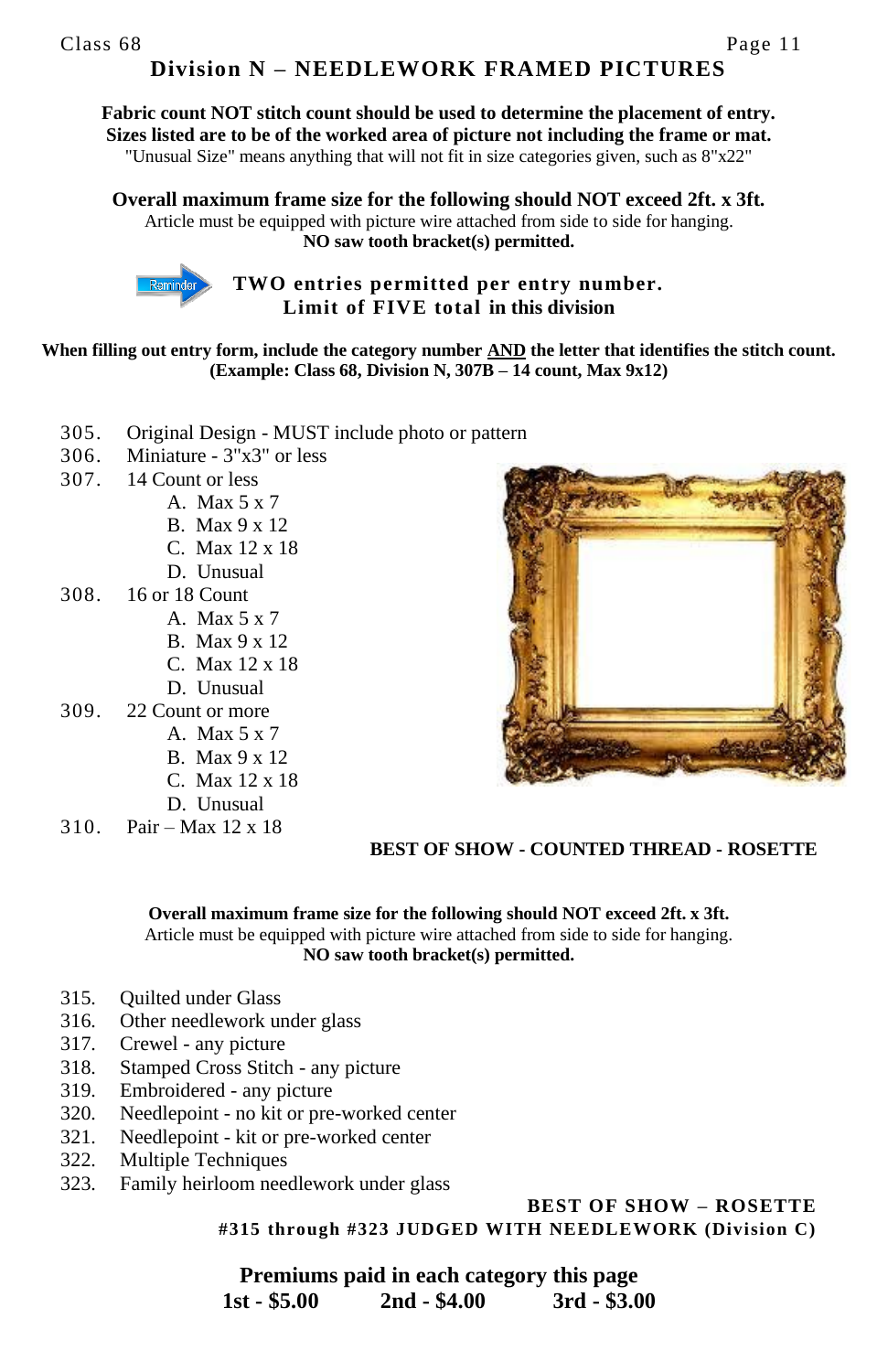# **Division O - CANFIELD FAIR SPECIALS FROM THE FAIR THAT CARES---**

The Arts and Craft Department opens its heart to the Rescue Mission of Mahoning Valley. These entries will be judged and then donated to the Rescue Mission after the fair (signature is required at bottom of entry form.) Ribbons and premiums will be awarded as listed. The Rescue Mission, Arts & Crafts Department and Canfield Fair appreciate your generosity. Thank You.

- Gift Basket---Back to School Supplies Gift Basket---For a Baby (any items)
	-
	- 326. Elementary School 332. Girl
	-
	- 328. High School Plus 333. For a Boy
- Gift Basket---Personal care items 334. For a Girl
	- 329. For a Man (great need for pajamas) 335. For a Family
		- 330. For a Woman
- 325. Pre-K 331. Boy 327. Junior High School Gift Basket---Any items

 Baskets, or container, may hold no more than 15-20 items. **Must include a typed list of contents attached to entry tag** Baskets, or container, will be judged on attractiveness and **practicality**

# **FROM THE FAIR THAT SALUTES…. OUR VETERANS**

The Arts and Crafts Department salutes our veterans with this category. These men and women have sacrificed much to keep us safe. We would like to help them in their recovery at Louis Stokes Cleveland VA Medical Center. These entries will be judged and then donated after the fair (signature is required at bottom of entry form.) Ribbons and premiums will be awarded as listed. The VA Medical Center, Arts & Crafts Department and Canfield Fair appreciate your generosity. Thank You.

The Veterans Services requests personal items as such: magazines, coffee, DVDs, cookies, refreshment supplies, spa items, socks, denture items, radios, telephone cards, hygiene products, sewing kits.



- 336. Gift Basket---For a Man (personal care items)
- 337. Gift Basket---For a Man (kits/models/crafts/leisure supplies for therapy/recovery classes)
- 338. Gift Basket---For a Woman (personal care items)
- 339. Gift Basket---For a Woman (crafts/kits/leisure supplies for therapy/recovery classes) Baskets, or container, may hold no more than 15-20 items.

**Must include a typed list of contents attached to entry tag** Baskets, or container, will be judged on attractiveness and **practicality**

# **LIDS FOR KIDS**

Winter may be far away on the calendar, but the Canfield Fair is teaming up with our area knitting guild to provide handmade hats for Mahoning Valley school children. Please use washable yarn to crochet or knit a fun, creative, practical, and functional hat. These entries will be judged and then donated to our local students (signature is required at bottom of entry form.) Ribbons and premiums will be awarded as listed. Please sign the waiver form which is listed on the bottom of the entry form in the center of the book.

340. Lids for Kids

## **CHEERS FOR CHAIRS!**

Start with a basic wooden chair (no rocking or Adirondack style) and use any materials and techniques to produce a one-of-a-kind chair that expresses your talent and creativity.

343. Cheers for Chairs!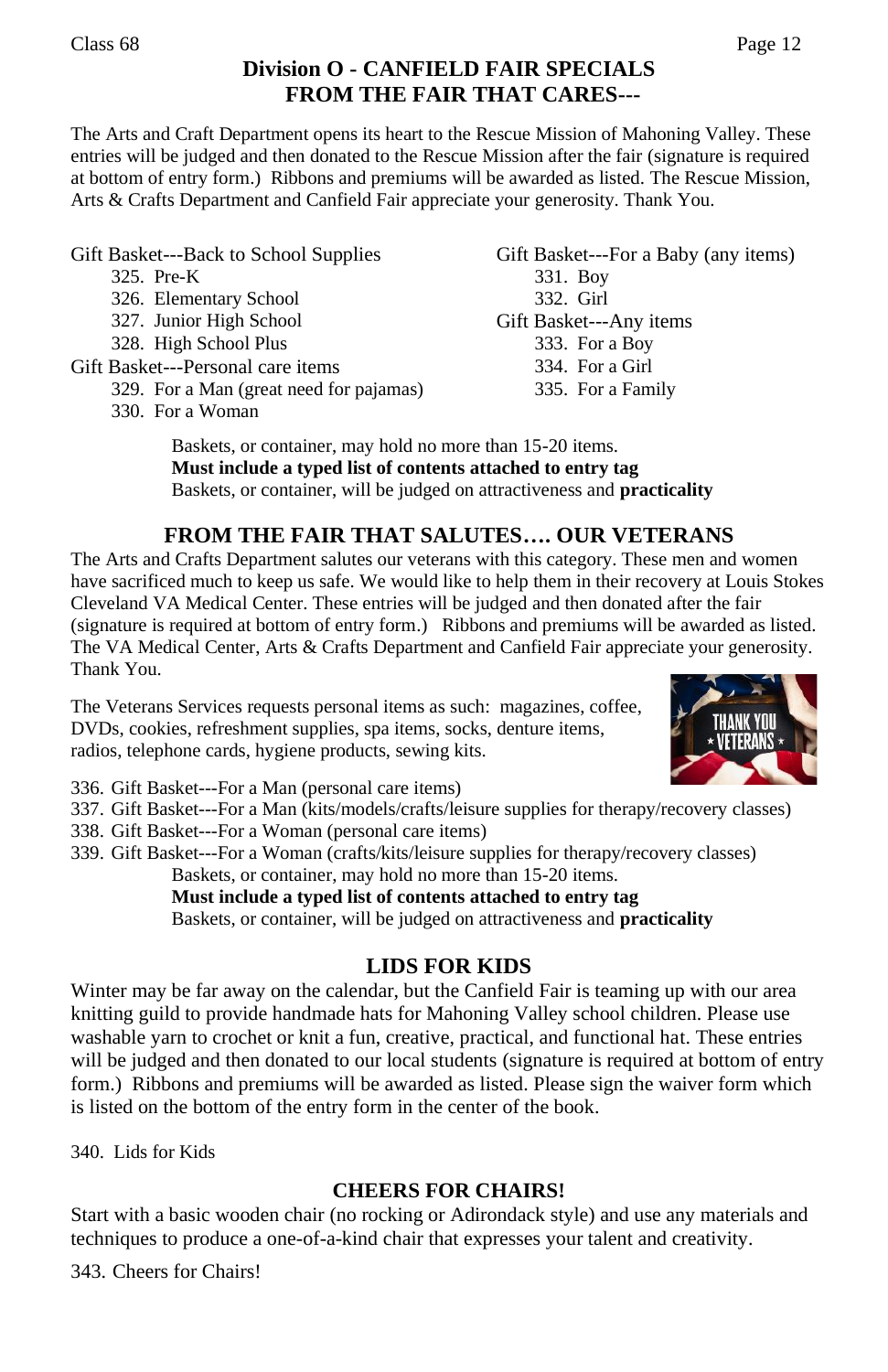#### **Division O-CANFIELD FAIR SPECIALS** (cont.)

#### **GARLAND GREATNESS**

Using a purchased or handmade base, create a 3-foot-long decorative garland.

345. Christmas themed

346. Non-Christmas themed

#### **THE GREAT CRATE CREATION**

The Canfield Fair will supply an unfinished wood crate that measures 9.5 x 11.7 x 4.7 to the first 12 exhibitors who bring their entry form and entry fee to the Fair Administration Building (#20) starting **June 1** from 9:00 - 4:00 Monday through Friday while supplies last. **Entrants must be 17 or over.** This crate is the inspiration for your creative entry. Any technique and other materials may be used to showcase your talent and out of the "The Crate" thinking.

356. The Great Crate Creation

#### **FIDGET, ACTIVITY, BUSY, DISTRACTION**

Fidget, Activity, Busy, Distraction... No matter what you call these aprons... They work! Construct a durable, **machine washable** full apron with tightly secured "activities" to help Alzheimer's, dementia or head trauma patients perform fine motor skills, familiar actions with motor/sensory stimulation. You can search the internet for ideas, but here are some things to think about ... dressing skills, multiple textures/surfaces, tactile stimulation, and color. When you receive your entry tag in the mail, please indicate on the back whether this is for donation to a local organization (exhibitor keeps the ribbon/prize money) or for a loved one to be returned to the exhibitor at the end of the fair. These entries will be judged and then donated (signature is required at bottom of entry form.)

362. Fidget, Activity, Busy, Distraction made by Adult 363. Fidget, Activity, Busy, Distraction made by 18 yr. old or under

#### **CANVAS FOR CREATIVE KIDS - Junior Craft Contest**

The Canfield Fair will supply 14 juniors, **ages 10 - 16** with an 8 x 10 stretched burlap canvas. Exhibitors should use their creativity and planning to produce an entry using the burlap canvas and any craft, needlework, or artistic techniques as well as other materials to complete the entry. To pick up one of the burlap canvases, bring your entry form and entry fee to the Fair Administration Building (#20) starting June 1 from  $9 - 4$  pm Monday through Friday ... while supplies last. Please bring an easel/stand or necessary attachment for the displaying of the entry when dropping off your finished product if that would be helpful in the presentation of your creative entry.

366. Canvas for Creative Kids

#### **QUILTED MEMORIES**

Exhibitors are asked to create a fair or fall themed  $10 \times 10$  quilt square with a  $1/2$ -inch seam allowance in mind - **the square does not need to be quilted, but it should be needlework in some form.** The squares will be displayed and judged with winners receiving ribbons and premiums at this fair, but ALL squares become the property of the Canfield Fair (signature is required at bottom of entry form.) Our plan is to use the quilt squares to create a piece or pieces that can be donated for a fundraiser for the Event Center/Home of the Junior Fair.

369. Fair 370. Fall

**Premiums paid in each category of Canfield Fair Specials 1st - \$8.00 2nd - \$6.00 3rd - \$4.00**

#### **BEST OF SHOW - CANFIELD FAIR SPECIALS - ROSETTE**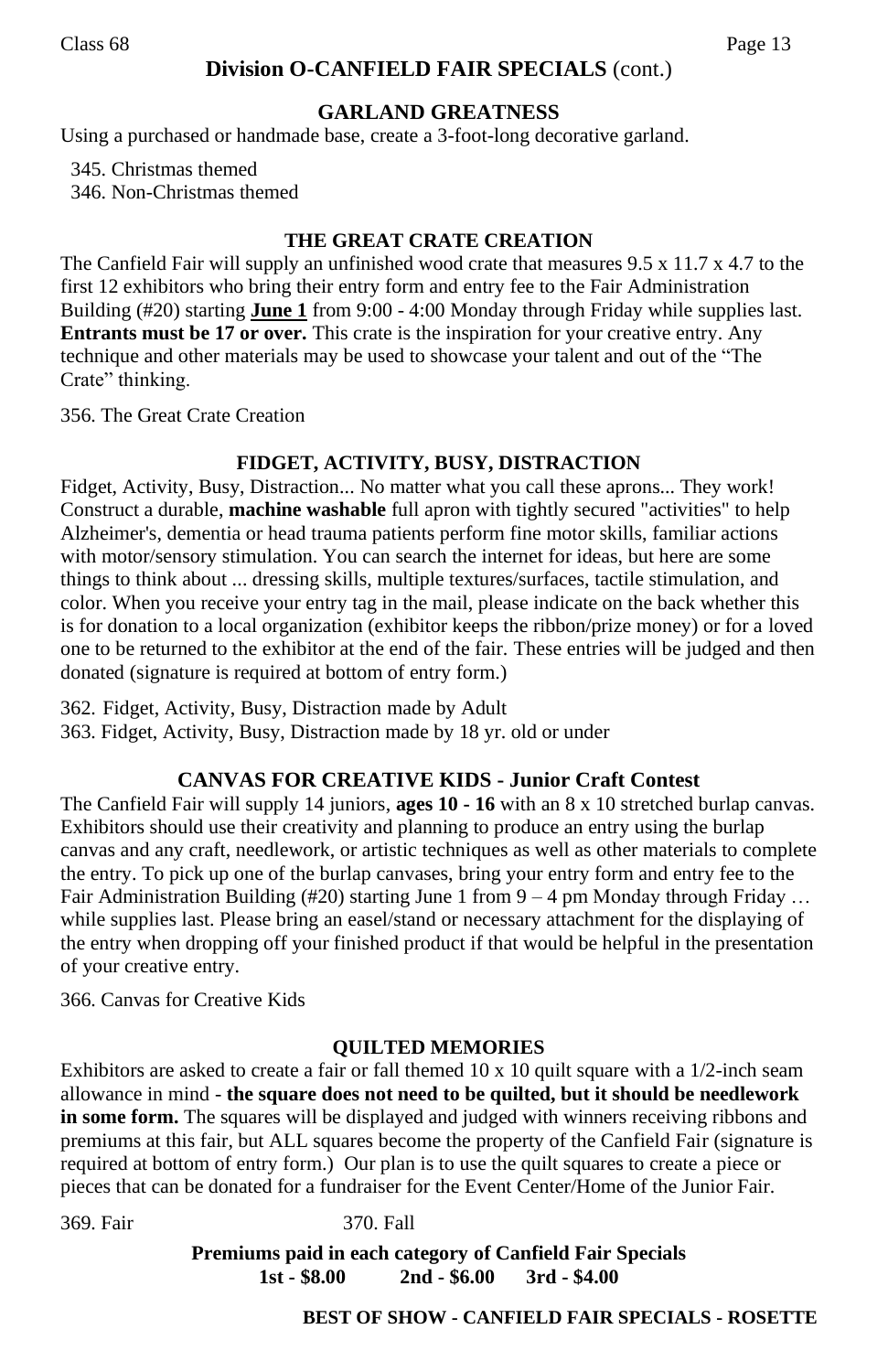# **CRAFTS**

#### **Entries Close August 10th**

### **INSTRUCTIONS FOR ENTERING CLASS 69**

- A. Entry Fee (per class): \$1.00 for first article, 25¢ for each additional article. No refunds will be made.
- B. Please print information requested on entry blank in the center of this booklet or enter online. Entries may be made online, mailed or hand delivered with entry fee plus \$2.00 to cover mailing costs, (not articles) prior to August  $10<sup>th</sup>$  to:

#### *Canfield Fair, Arts & Crafts Dept., P.O. Box 250, Canfield, Ohio 44406*

- C. **FIVE entries per division and only ONE entry under any entry number unless otherwise stated.**
- D. Any previous blue-ribbon articles may not be re-entered. **ARTICLES STAINED, SOILED, FADED OR WORN WILL BE REJECTED.**
- E. Canfield Fair will mail entry tags approximately August 17<sup>th</sup>.
- F. Exhibitors are to fill in name and address on entry tag and attach tag securely to article being entered.
- G. Articles must be brought to the Arts and Crafts Building (#24), Boardman Drive on:

#### **Thursday, Aug. 25th, 5:00 to 8:00 pm** or **Friday, Aug. 26th, 9:00 a.m. to 12:00 Noon NOTE: No articles accepted after 12:00 Noon on Friday.**

- H. "For Sale" signs or cards will not be permitted on articles.
- I. Decisions of the judges are final!
- J. All articles will only be released upon receipt of claim tags. Please see instructions on page 3 #10.
- K. The Society will not be responsible for articles **after 12:00 NOON, Tuesday, September 6th .**
- L. **Premium money will be mailed to the exhibitor by September 30th .** *REMINDER--Hot glue becomes ineffective in humid conditions*.

#### **Division A - DECORATIVE PAINTING**

**No framed or canvas art**

- 400. Decorative Painting Item not to exceed 12"
- 401. Decorative Painting Item not to exceed 24"
- 402. Clothing
- 403. Decorative Household Accessory maximum 42"
- 404. On glass no raw edges
- 405. On porcelain



**Premiums: 1st - \$4.00 2nd - \$3.00 3rd - \$2.00 BEST OF SHOW - ROSETTE**

#### **Division B - WREATH**

- 410. Wreath Straw maximum base 30"
- 411. Wreath Vine Holiday maximum base 30"
- 412. Wreath Vine Other maximum base 30"
- 413. Wreath Wire maximum base 30"
- 414. Wreath Foam maximum base 30"
- 415. Wreath Baseless or other base not listed maximum 36" in any direction
- 416. Swag maximum 36" in any direction
- 417. Hat Decorated Wall Hanging maximum 30"
- 418. Wall or door arrangement (no wreath) maximum 30"

**Premiums: 1st - \$4.00 2nd - \$3.00 3rd - \$2.00**

#### **Division C - CREATIVE CARD**

Create an original, designed card (no kits) (not computer generated) using any materials. Card must be entered in a plastic sleeve for display.

|  | 420. Punch Art Card |  | 423. Pop-Up Card |  |
|--|---------------------|--|------------------|--|
|--|---------------------|--|------------------|--|

- 421. Handmade Greeting Card... (no stamping) 424. Mixed-Media Card
- 422. Rubber Stamping Card

**Premiums: 1st - \$4.00 2nd - \$3.00 3rd - \$2.00**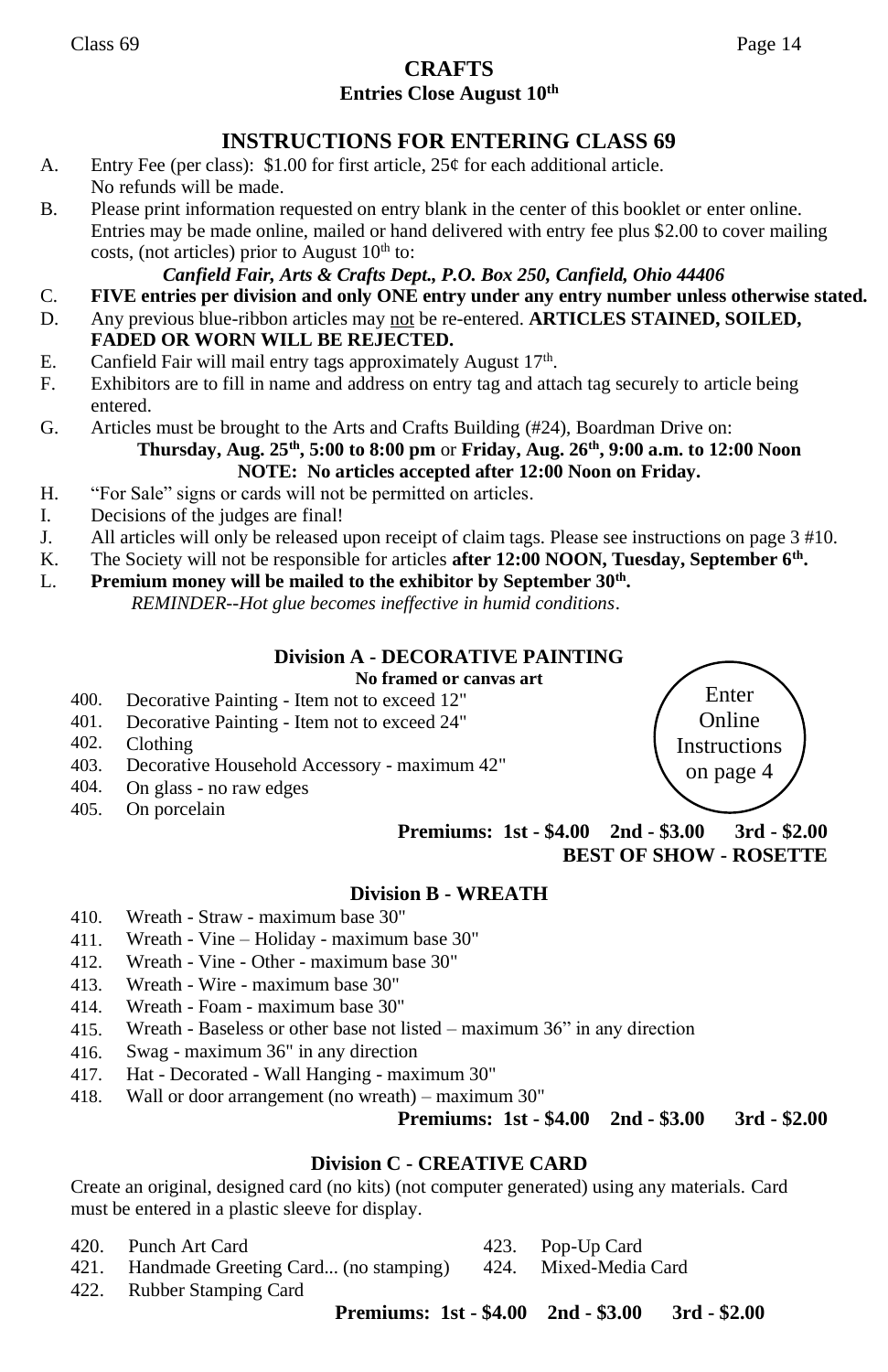#### **Division D - OTHER CRAFTS**

|      | Unless otherwise stated maximum size means "in any direction"<br>$3rd$ \$2.00<br>$2nd$ \$3.00<br>Premiums: $1st$ \$4.00 |                           |
|------|-------------------------------------------------------------------------------------------------------------------------|---------------------------|
| 430. | Fused or Stained Glass -maximum 24"                                                                                     |                           |
| 431. | <b>Decorated Clothing</b>                                                                                               |                           |
| 432. | Basket - not to exceed 18"                                                                                              |                           |
| 433. | Decorative Cover / Container                                                                                            |                           |
| 434. | Party Table Favors -NO centerpieces                                                                                     |                           |
| 435. | Holiday Tree Ornament - NON-NEEDLEWORK                                                                                  |                           |
| 436. | Holiday Decorations - NON-NEEDLEWORK - maximum 18"                                                                      |                           |
| 437. | Table Centerpiece - finished on all sides - maximum 12"                                                                 |                           |
| 438. | Memory Box - maximum 24"                                                                                                |                           |
| 439. | Jewelry (No Kits) - 1 piece or a set of 3 pieces attached to a display                                                  |                           |
|      | A. Beaded<br>B. Metal<br>C. Other                                                                                       |                           |
| 440. | Beaded Article other than jewelry                                                                                       |                           |
| 441. | Ouilling                                                                                                                |                           |
| 442. | Card/Money Box or Money Tree (No real money), maximum 24"                                                               |                           |
| 443. | Paint Pour Item – maximum 18"                                                                                           |                           |
| 444. | Pincushion                                                                                                              |                           |
| 445. | Non-Needlework Purse                                                                                                    |                           |
| 446. | Calligraphy                                                                                                             | Reminder                  |
| 447. | Paper craft, any item, maximum 18"                                                                                      | #439 and #455             |
| 448. | Decoupage Item                                                                                                          | must include the          |
| 449. | Origami                                                                                                                 | letter $A$ , $B$ , or $C$ |
| 450. | Wire Sculpture                                                                                                          |                           |
| 451. | Bottle Cork Article - maximum 18"                                                                                       |                           |
| 452. | Leatherwork                                                                                                             |                           |
| 453. | Decorated Picture Frame - maximum 18"                                                                                   |                           |
| 454. | Gift Packaging – maximum size $12"x18"x12"$                                                                             |                           |
| 455. | Diamond Art<br>A. Under $16$ "<br>B. $16$ " - max $36$ "                                                                | $C. 3D - max 36$ "        |
| 456. | Macramé                                                                                                                 |                           |
| 457. | Shell Article – maximum $18$ "                                                                                          |                           |
| 458. | Shibori dyeing                                                                                                          |                           |

#### **DIVISION E – SCRAPBOOKING**

**All scrapbooking (one page only 12" x 12") must be in a protective sleeve (Except #466) Scrapbook pages should tell a story with names, dates, and a focal point**<br> **Drawing a 1st \$4.00** and \$2.00 and \$2.00  $P = \frac{1}{3}$  **8**  $\frac{1}{3}$  **3.10**  $\frac{1}{3}$  **3.10**  $\frac{1}{3}$  **3.10**  $\frac{1}{3}$  **3.10**  $\frac{1}{3}$  **3.10**  $\frac{1}{3}$  **3.10**  $\frac{1}{3}$  **3.10**  $\frac{1}{3}$  **3.10**  $\frac{1}{3}$  **3.10**  $\frac{1}{3}$  **3.10**  $\frac{1}{3}$  **3.10**  $\frac{1}{3}$  **3.10**

|      | <b>Premiums:</b> $1^{20}$ $34.00$ $2^{20}$ $35.00$ $3^{20}$ $32.00$ |      |               |
|------|---------------------------------------------------------------------|------|---------------|
| 460. | Club/Organization/Military                                          | 467. | Canfield Fair |
| 461. | Holiday                                                             | 468. | School        |
| 462. | Vacation                                                            | 469. | <b>Sports</b> |
|      | 463. Wedding/Honeymoon/Anniversary                                  | 470. | Hobby         |
| 464. | Baby                                                                | 471. | Animal        |
| 465. | Family/Children                                                     |      |               |
| 100  |                                                                     |      |               |

466. Themed Miniature Scrapbook - 8"x 8" - maximum 20 pages

**BEST OF SHOW CRAFTS DIVISIONS B, C, D, E & G – ROSETTE**

#### **Division F - WORKING WITH WOOD**

#### **Hand crafted item, NO PRE-CUT KIT OR PIECES MAY BE USED.**

**NO LASER OR CNC CUTTING. No painted items except for #476 and #483**

#### Must be Finished - Max. size 48" in any direction – **Handwrite type of wood on tag when it is received**<br> **Dramiums:** 15t \$5.00, 2nd \$4.00, 2rd \$2.00 **Premiums: 1st \$5.00 2nd \$4.00 3rd \$3.00**

|      | Premiums: $1^\circ$ \$5.00 $2^\circ$ \$4.00 $3^\circ$ \$5.00 |      |                                                        |
|------|--------------------------------------------------------------|------|--------------------------------------------------------|
| 475. | Inlaid Item                                                  | 480. | Wood burning                                           |
|      | 476. Toy-Decorative or Practical                             |      | 481. Household Accessory                               |
|      | 477. Furniture/Casework - 25" - 48"                          | 482. | Scrollwork                                             |
|      | 478. Furniture/Casework - under 24"                          |      | 483. Cane/Walking Stick – any length                   |
| 479. | Turned Work                                                  |      | 484. Multiple Techniques                               |
|      |                                                              |      | BROT OR GUALLET IN O OBILIO BIZING<br><u>n o oinen</u> |

#### **BEST OF SHOW - WOODWORKING – ROSETTE**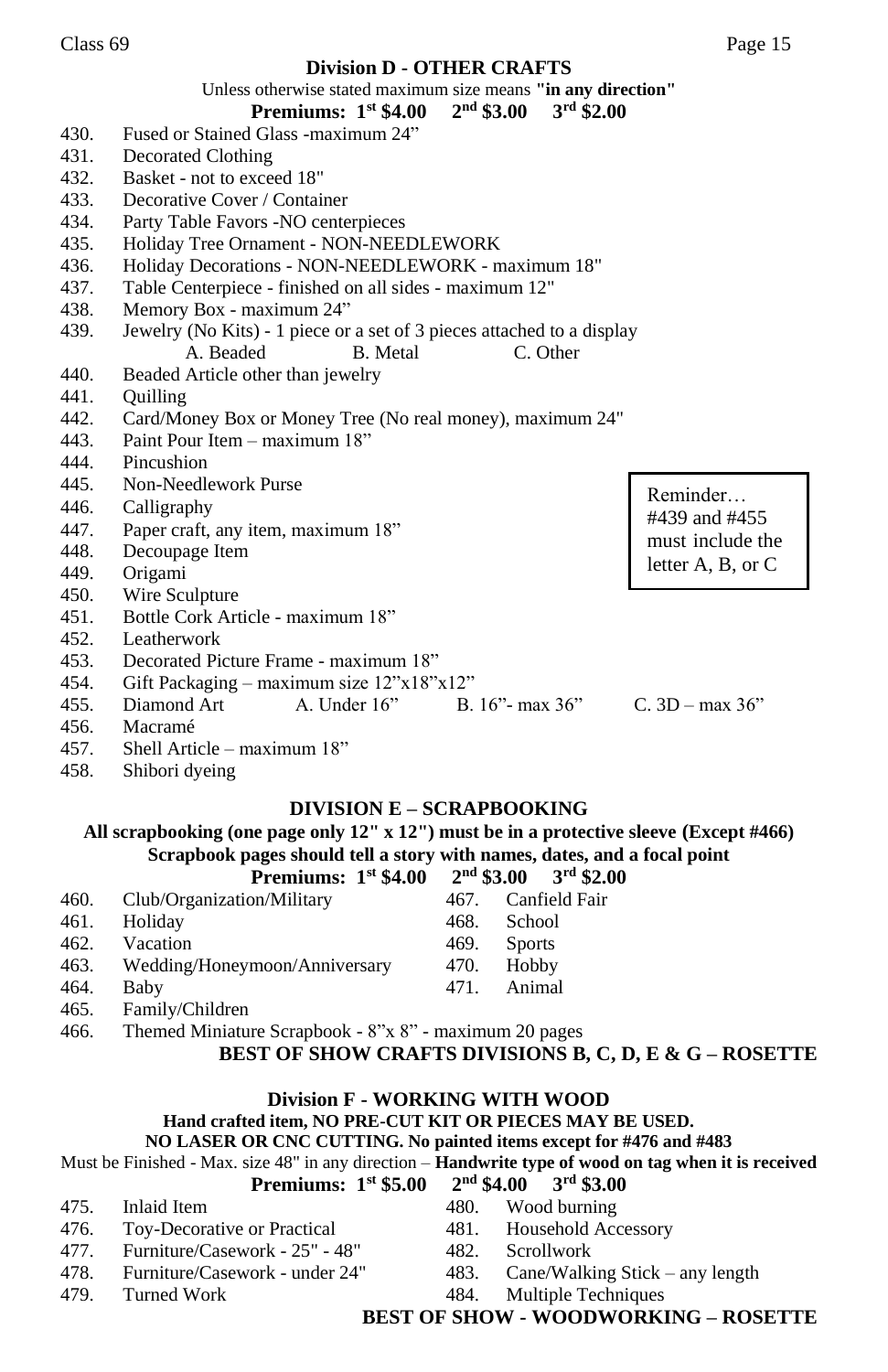#### **Division G – DOLLS**

#### **\*\*Highlighted Category - For 2022, Exhibitors may enter 2 dolls per entry number.**

*Doll displayed with stand or appropriate support (ex: chair, buggy, etc.) Display not to exceed 36". Exhibitor must furnish stand for display.* Maximum size: 36". No bottles or socks to be used. Definition: A doll is a miniature person.

#### **Premiums: 1st \$4.00 2nd \$3.00 3rd \$2.00**

| 490. Doll and Clothes – To be made by Exhibitor, <b>BOTH</b> to be judged |  |  |
|---------------------------------------------------------------------------|--|--|
|                                                                           |  |  |

491. Dressed Doll – Clothes ONLY will be judged

#### **Division H - WEAVING AND SPINNING**

 Traditional or Free weaving. **Premiums: 1st \$4.00 2nd \$3.00 3rd \$2.00**

| 495.<br>496.         | Blanket, Throw, Pillow<br>Table Runner or Tablecloth   | 504. Hand Spinning-protein fiber-requires<br>50-100 yard skein - no ball                               |          |
|----------------------|--------------------------------------------------------|--------------------------------------------------------------------------------------------------------|----------|
| 497.                 | 2 Placemats and/or 2 Napkins                           | A. Drop-spindle                                                                                        | B. Wheel |
| 499.<br>500.<br>501. | Purse or tote<br>Clothing<br>Shawl, Stole, or Scarf    | 505. Hand Spinning-cellulose fibers-labeled<br>50-100 yard skein - no ball<br>A. Drop-spindle B. Wheel |          |
| 502.<br>503.         | Rug - not to exceed 60"<br>Other item not listed above | 506. Hand Spinning – novelty art yarn<br>50-100 yard skein - no ball<br>A. Drop-spindle                | B. Wheel |

#### **BEST OF SHOW-WEAVING AND SPINNING-ROSETTE**

#### **Division I - CERAMICS**

All ceramics MUST be the handwork of the EXHIBITOR. Maximum height or width, overall, is 18". **NO PLASTER CRAFT OR RESIN-- NO WREATHS. ALL LOOSE PIECES MUST BE FIRMLY ATTACHED!**



Exhibitors are limited to ONE per Entry Number. Pairs or sets of 3 accepted as ONE ENTRY.

#### **Premiums: 1st \$4.00 2nd \$3.50 3rd \$3.00**

- 510. Dry Brush- Holiday (Limited to three pieces) 516. Wet Brushing Any Item
- 511. Dry Brush Non-Holiday 517. Glaze Any Item
- 512. Stain (Holiday) (Limited to three pieces) 518. Underglaze Any Item
- 513. Stain (Non-Holiday) 519. Hand Built or Molded
- 514. Stain Translucence 520. Wheel Thrown
- 515. Combination Technique -Any combination-Open to all age
- 
- 
- 
- 

#### **BEST OF SHOW ROSETTE**

#### **Division J - JUNIOR CERAMICS**

**\*These entries have been incorporated in the Junior Sewing, Handwork, and Crafts (Division J) on page 9**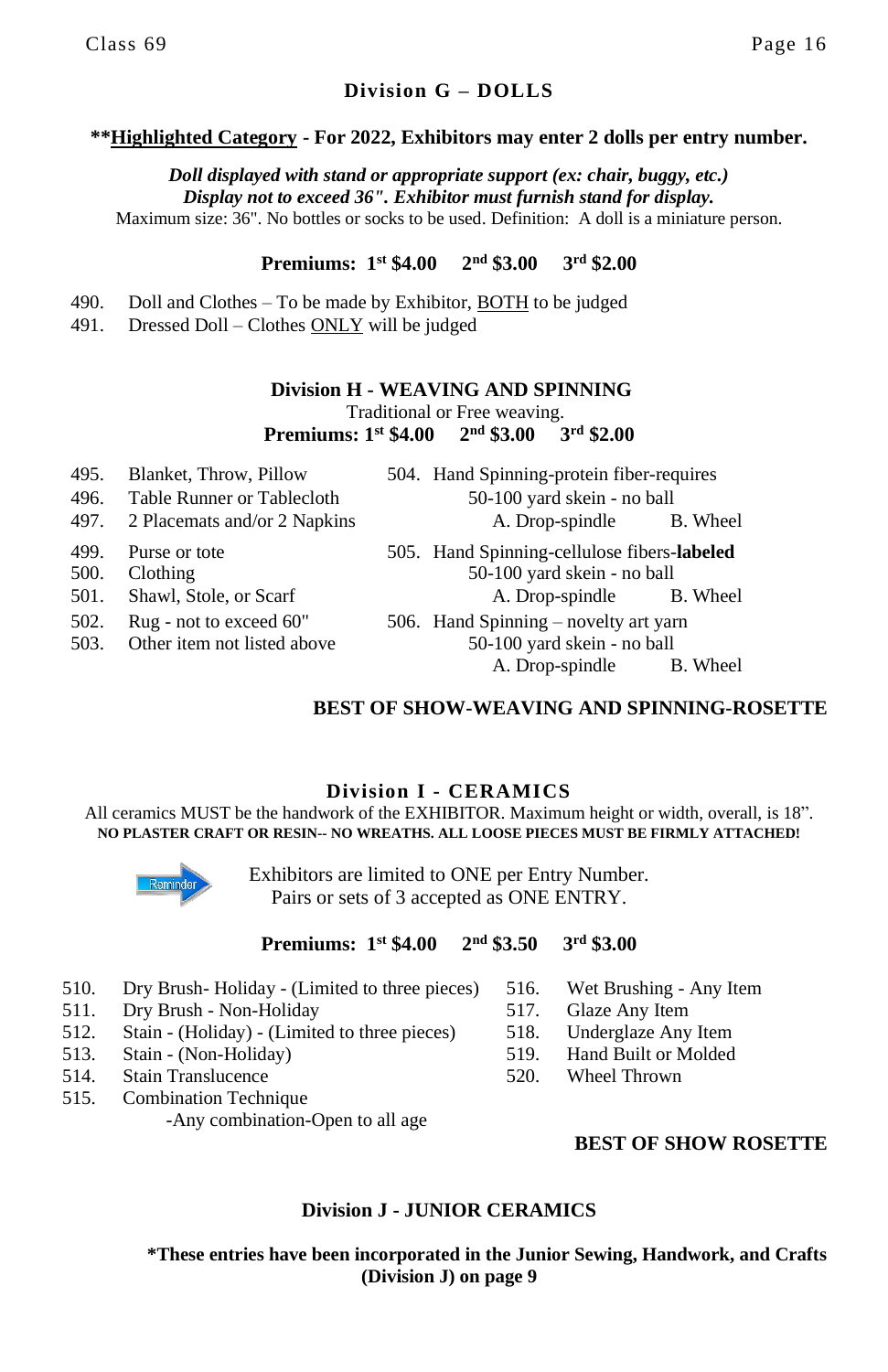# **CLASS 70 - CONFECTIONS AND BAKED GOODS Entries close August 10th**

# **INSTRUCTIONS FOR ENTERING CLASS 70**

- A. Entry Fee (per class): \$1.00 for first article, 25¢ for each additional article. No refunds will be made.
- B. Please print information requested on entry blank in the center of this booklet or enter online. Entries may be made online, mailed or hand delivered with entry fee plus \$2.00 to cover mailing costs, (not articles) prior to August  $10<sup>th</sup>$  to:

#### *Canfield Fair, Arts & Crafts Dept., P.O. Box 250, Canfield, Ohio 44406* C. **Limit of ONE entry under any entry number unless otherwise stated.**

# **Predominant ingredient should determine the category/entry number.**

- D. Articles entered must be the sole work of the exhibitor.
- E. The exhibitor MUST provide a list of INGREDIENTS, NO RECIPE, written on the back of the entry tag. Items may be covered by plastic bags or disposable lids until judging time. \*NO FOIL PANS (EXCEPT PIES OR PIE CRUSTS) OR DOILIES PERMITTED.
- F. All baked goods and candies INCLUDING PLATES become the property of the Canfield Fair after judging and will be disposed of as the management deems advisable.
- G. No **uncooked** fruit, cream cheese, whipped cream or marshmallow cream in frostings, decorations, or confections.
- H. No cheesecakes, cream, custard, pumpkin pies, meringue, cobbler, or pizza.
- I. No pre-packaged mixes unless specified.
- J. Canfield Fair will mail entry tags approximately August  $17<sup>th</sup>$ . Exhibitors are to fill in name and address on entry tag and bring the tag entry day.
- K. Articles must be brought to the Arts and Crafts Building (#24), Boardman Drive on:

# **Tuesday, August 30th, 7:00 A.M. to 11:00 A.M.**

**NOTE: No articles accepted after 11:00 A.M. on Tuesday.**

\*Items to be judged Tuesday afternoon. (Please refer to page 3, item 3)

- L. "For Sale" signs or cards will not be permitted on articles.
- M. Decisions of the judges are final!
- N. **Premium money will be mailed to the exhibitor by September 30th**. Ribbons can be picked up Monday evening or until noon on Tuesday. Ribbons will be mailed if business size SASE is provided by the exhibitor along with list of ribbons won. Divisions and number, and exhibitor's number included. (ex. Blue Ribbon, B-620, Exhibitor #1359).

#### **Division A - CONFECTIONS (Plate of 6 pieces) Premiums: 1st \$3.00 2nd \$2.50 3rd \$2.00**

| 575. Toffee                                                                                                                          | 583. | Cream Filled                 |
|--------------------------------------------------------------------------------------------------------------------------------------|------|------------------------------|
| 576. Truffles                                                                                                                        |      | 584. Buckeyes                |
| 577. Nut Fudge                                                                                                                       |      | 585. Caramels                |
| 578. Chocolate Fudge--(No Nuts)                                                                                                      | 586. | Turtles                      |
| 579. Peanut Butter Fudge                                                                                                             |      | 587. Peanut Butter Cups      |
| 580. Flavored Fudge not listed above                                                                                                 | 588. | Bark                         |
| 581. Nut/Seed Brittle                                                                                                                |      | 589. Other, not listed above |
| $\mathcal{L}(\Omega)$ is in the set of $\mathcal{L}(\Omega)$ in the set of $\mathcal{L}(\Omega)$ is the set of $\mathcal{L}(\Omega)$ |      |                              |

582. Flavored Nuts - Any variety/combo of nuts - 1/2 Cup

#### **BEST OF SHOW-CONFECTIONS-ROSETTE**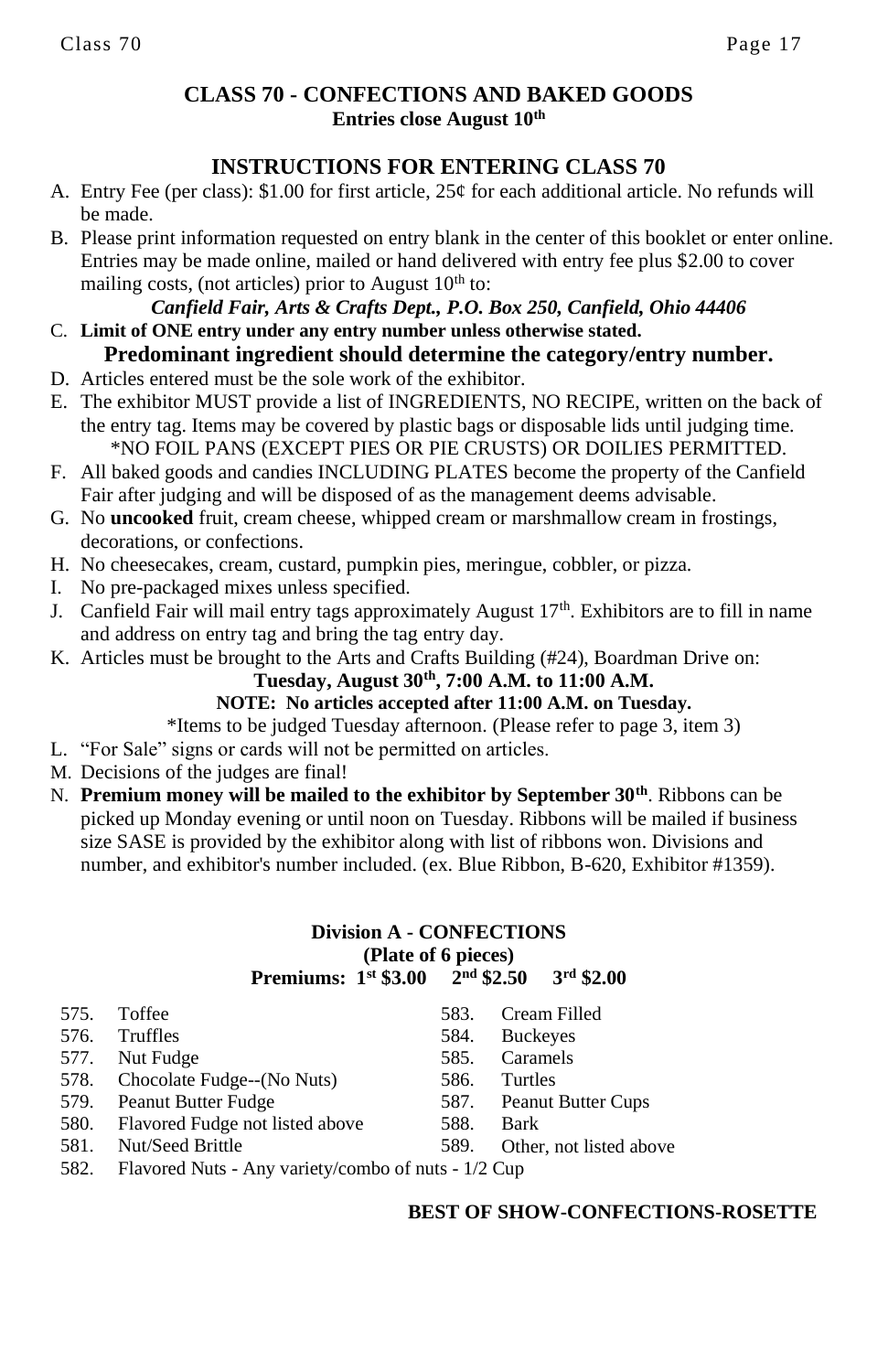#### **Division B - BREADS**

#### PLEASE READ INSTRUCTIONS, ITEM E ON PAGE 17

 Entire bread is to be brought to the fair and the fair staff will cut the bread on the premises when accepting your entry. Half the bread will be displayed; other half taken home.

#### **SPECIALTY BREADS Four (4) on a plate Premiums: 1st \$4.00 2nd \$3.00 3rd \$2.00**

| 595.  | Biscotti (Nut)        | 600. | Scones (Other)                             |
|-------|-----------------------|------|--------------------------------------------|
|       | 596. Biscotti (Other) | 601. | Scones (Fruit)                             |
|       | 597. Biscotti (Fruit) | 602. | Pretzel buns                               |
| 598.  | Sourdough             | 603. | Other - NOT quick or yeast (or $1/2$ loaf) |
| .599. | Flathread             |      |                                            |

#### **YEAST BREADS Premiums: 1st \$4.00 2nd \$3.00 3rd \$2.50**

Entire bread is to be brought to the fair and the fair staff will cut the bread on the premises when accepting your entry. Half the bread will be displayed; other half taken home.

| 610. | Multigrain/Rye               | 618. | Machine Made Bread                   |
|------|------------------------------|------|--------------------------------------|
| 611. | White                        | 619. | Dinner Rolls - four on plate         |
| 612. | Whole Wheat                  | 620. | Ring or Roll Sweet Bread             |
| 613. | Sweet Bread                  | 621. | Cinnamon Rolls - four on plate       |
| 614. | Herbed Bread                 |      | 622. Sweet Rolls - four on plate     |
| 615. | Vegetable Bread              | 623. | Pecan Rolls - four on plate          |
|      | 616. Raisin Bread            | 624. | Other yeast bread - not listed above |
|      | 617. French Bread - Baguette |      |                                      |

#### **BEST OF SHOW – YEAST BREADS ROSETTE AWARD**

#### **QUICK BREADS**

BREADS to be baked in a loaf pan.

Entire loaf is to be brought to the fair and the fair staff will cut the loaf on the premises when accepting your entry. Half the loaf will be displayed; other half taken home. **Premiums: 1st \$4.00 2nd \$3.00 3rd \$2.00**

- 
- 
- 
- 
- 
- 635. Baking Powder Biscuits four on plate 642. Other Fruit Muffins four on plate
- 
- 630. Banana Bread 637. Other Bread, not listed above
- 631. Pumpkin Bread 638. Coffee Cake any pan
- 632. Corn Bread any pan 639. Lemon Muffins four on plate
- 633. Lemon Bread 640. Blueberry Muffins four on plate
- 634. Zucchini Bread 641. Combination Muffins four on plate
	-
- 636. Combination Bread 643. Other Muffins four on plate

#### **BEST OF SHOW – QUICK BREADS - ROSETTE**

l. You can enter all your Fair entries  $\parallel$ (Arts & Crafts; Fine Arts; and Premium Book)  $\mathbf I$  $\parallel$  $\parallel$ Online at www.canfieldfair.com I  $\parallel$  $\parallel$ Instructions on page 4II <u>===============</u>=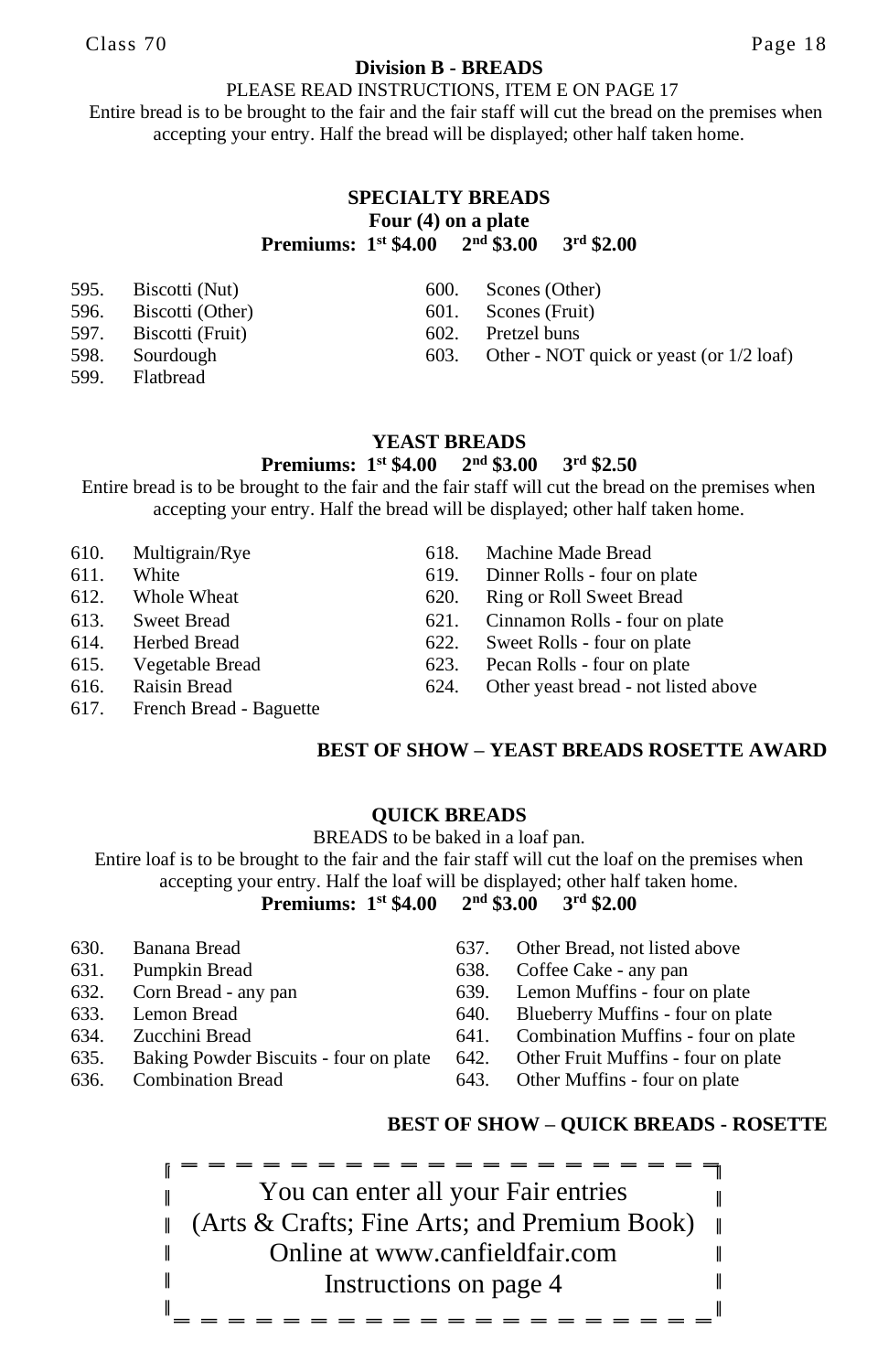Class 70 Page 19

#### **Division C - CAKES**

#### NO UNCOOKED FRUIT, CREAM CHEESE, WHIPPED CREAM OR MARSHMALLOW CREAM IN FROSTING, FILLING OR DECORATING

#### PLEASE SEE INSTRUCTIONS, ITEM E ON PAGE 17.

Any cake baked in a 9 x 13 pan will be cut into 4 pieces by fair staff for judging and display

# **PLATES/PANS ARE NOT RETURNABLE**<br>**Premiums: 1st \$4.00 2nd \$3.50 3rd \$3.00**

#### **Premiums:**  $1^{st}$  \$4.00

- 650. Torte 660. Angel Food (Not Iced)
- 651. Cake with Fruit 661. Bundt Chocolate
- 652. Bundt non-chocolate 662. Chocolate
- 653. Holiday Fruit Cake 663. White
- 654. Zucchini 664. Texas Sheet Cake four pieces only
- 655. Cake, using mix as a base, chocolate 665. Dump Cake
- 656. Cake, using mix as a base, non-chocolate 666. Pound Cake
- 657. Cupcakes four, unfilled, iced 667. Cake, any not listed above
- 658. Cupcakes four, filled and iced
- 659. Cake, other than layer, may be loaf or tube, frosted or unfrosted

#### **BEST OF SHOW - CAKES - ROSETTE**

#### **Division D - CAKES (Decorated)**

Dummy permitted. Must be handwork of the exhibitor.

Maximum size 15" x 15" x 15" high INCLUDING BASE.

#### ENTIRE CAKE/CUPCAKE BASE DISPOSABLE. NOTHING RETURNABLE.

**NEW FORMAT: When filling out entry form, include the category number AND the letter that identifies the icing type. (Example: Class 70, Division D, 665B – Birthday non-fondant)**

# **Premiums: 1st \$4.00 2nd \$3.00 3rd \$2.00**

#### **CATEGORY ICING TYPE**

670. Novelty shape, original design, 17 yrs. and over A. Fondant

- 671. Birthday B. Non-Fondant
- 672. Baby Shower, or Christening
- 673. Wedding Reminder…

.

- 674. Cupcake(s) with or without themed display
- 675. Other, not listed above

#### **Division E - PIES**

No uncooked fruit, custard, pumpkin, meringue, cream type pies or cobblers permitted. PLEASE SEE INSTRUCTIONS, ITEM E ON PAGE 17.

#### Crust must be made by exhibitor. **Baked in 8" or 9" pie plate of your choice**

#### **Premiums: 1st \$4.50 2nd \$3.50 3rd \$3.00**

- 
- 681. Peach 688. Raisin
- 682. Berry, other 689. Rhubarb
- 683. Combination Fruit 690. Tarts Plate of 3
- 
- 
- 



- 
- 680. Apple 687. Cherry
	-
	-
	-
- 684. Pecan 691. Baked Pie Shell
- 685. Dutch Apple 692. Dumplings Plate of 3
- 686. Blueberry 693. Other pie, not listed above

(Labeled).... (No pumpkin)

# **BEST OF SHOW - PIES – ROSETTE**

#670 - 675 must include the letter A, or B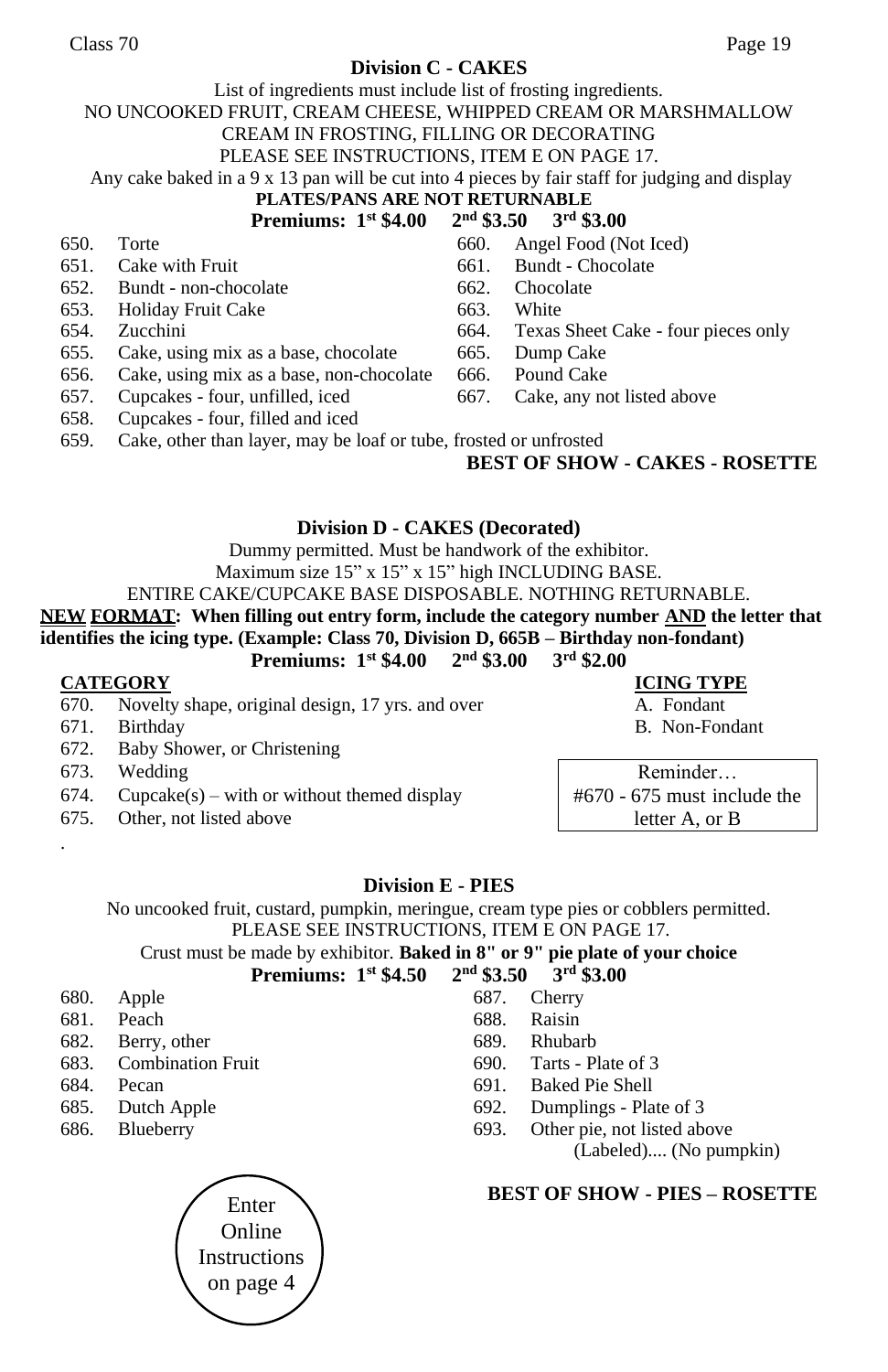#### **Division F - COOKIES**

#### Plate of four - Please read instructions, Item E on page 17.

#### **Premiums: 1st \$3.00 2nd \$2.50 3rd \$2.00**

- 700. Coconut Macaroon 718. Filled 701. Sandwich Cookie 719. Refrigerated Cookies, sliced 702. Rolled cookies (cut with cutter) 720. Molded (hand shaped) 703. Bar (no brownies) 721. Drop, using cereal (Must be baked) 704. Bar, fruit 722. Drop, with fruit or nuts (No uncooked fruit) 705. Bar, layer 723. Drop, plain 706. Bar, nut 724. Drop, frosted 707. Chocolate Chip 725. Brownies, fudge 708. Chocolate Chocolate Chip 726. Brownies, cake 709. Chocolate Chip with nuts 727. Party 710. Morsel, Not chocolate chip 728. Tart Cookies<br>
711. Chocolate Cookie 729. Lemon 711. Chocolate Cookie 712. Sugar 730. Apricot 713. Peanut Butter 731. Thumbprint 714. Molasses 732. Pumpkin 715. Gingerbread (four small) 733. Not Baked 716. Ginger Snaps 734. Other, not listed above
- 
- 

#### 717. Snickerdoodles **BEST OF SHOW - COOKIES - ROSETTE**

#### **Division G – DIETARY ALTERNATIVE BAKING**

No uncooked fruit, cream cheese, whipped cream, marshmallow cream,

custard, cobblers, or meringue permitted.

| PLEASE READ INSTRUCTIONS, ITEM E ON PAGE 17.                    |                       |                 |                 |
|-----------------------------------------------------------------|-----------------------|-----------------|-----------------|
| <b>Food for Diabetics</b>                                       | Premiums:<br>$1^{st}$ | 2 <sub>nd</sub> | 3 <sup>rd</sup> |
| Cookies (plate of four)<br>740.                                 | 3.00                  | 2.50            | 2.00            |
| Pie - (no pumpkin)<br>741.                                      | 4.50                  | 3.50            | 3.00            |
| 742.<br>Candy                                                   | 3.00                  | 2.50            | 2.00            |
| Low Cholesterol/Low Fat/Specialty Flour/Gluten Free Foods       |                       |                 |                 |
| Cookies or candy (plate of four)<br>743.                        | 3.00                  | 2.50            | 2.00            |
| 744.<br>Bread - (bring entire loaf - cut when brought to enter) | 4.00                  | 3.00            | 2.50            |
| 745.<br>Muffins                                                 | 4.00                  | 3.00            | 2.50            |
| OtherMust identify item and list ingredients<br>746.            | 4.00                  | 3.00            | 2.50            |

#### **Division H - INTERNATIONAL BAKED GOODS**

PLEASE READ INSTRUCTIONS, ITEM E AND F ON PAGE 17.

**Premiums: 1st \$4.00 2nd \$3.00 3rd \$2.50**

| 750. | Yeast bread or roll - 1/2 of loaf or roll | 753. Pizzelle - 4 on plate |
|------|-------------------------------------------|----------------------------|
|      | 751. Kolachi-Nut - 1/2 of kolachi         | 754. Cookies - 4 on plate  |
|      |                                           |                            |

- 
- 752. Kolachi-Fruit 1/2 of kolachi 755. Other, not listed, no pizza or cobblers, quantity as listed above

#### **Division I - BAKING (Open to Men Only)**

RECIPE MAY NOT BE USED IN ANY OTHER DIVISION.

#### PLEASE READ INSTRUCTIONS, ITEM E AND F ON PAGE 17.

## NO UNCOOKED FRUIT, CREAM CHEESE, WHIPPED CREAM, MARSHMALLOW CREAM,

#### COBBLER, PIZZA, CREAM, CUSTARD, CHEESECAKE, MERINGUE.

# **Premiums: 1st \$4.00 2nd \$3.00 3rd \$2.00**

| 760. Kolachi - 1/2 of kolachi roll | 765. Cake |                                  |
|------------------------------------|-----------|----------------------------------|
| 761. Bread, Quick - 1/2 loaf       |           | 766. Coffee cake, any pan $-1/2$ |

- 
- 
- 764. Brownies 4 on a plate 769. Bar (no brownies)
- 762. Bread, Yeast 1/2 loaf 767. Cookies 4 on a plate 763. Candy - 6 on a plate 768. Pie - No Pumpkin, no glass plate
	-
	- 770. Other, not listed above

**BEST OF SHOW – MISC. BAKING – ROSETTE (DIVSIONS G, H & I)**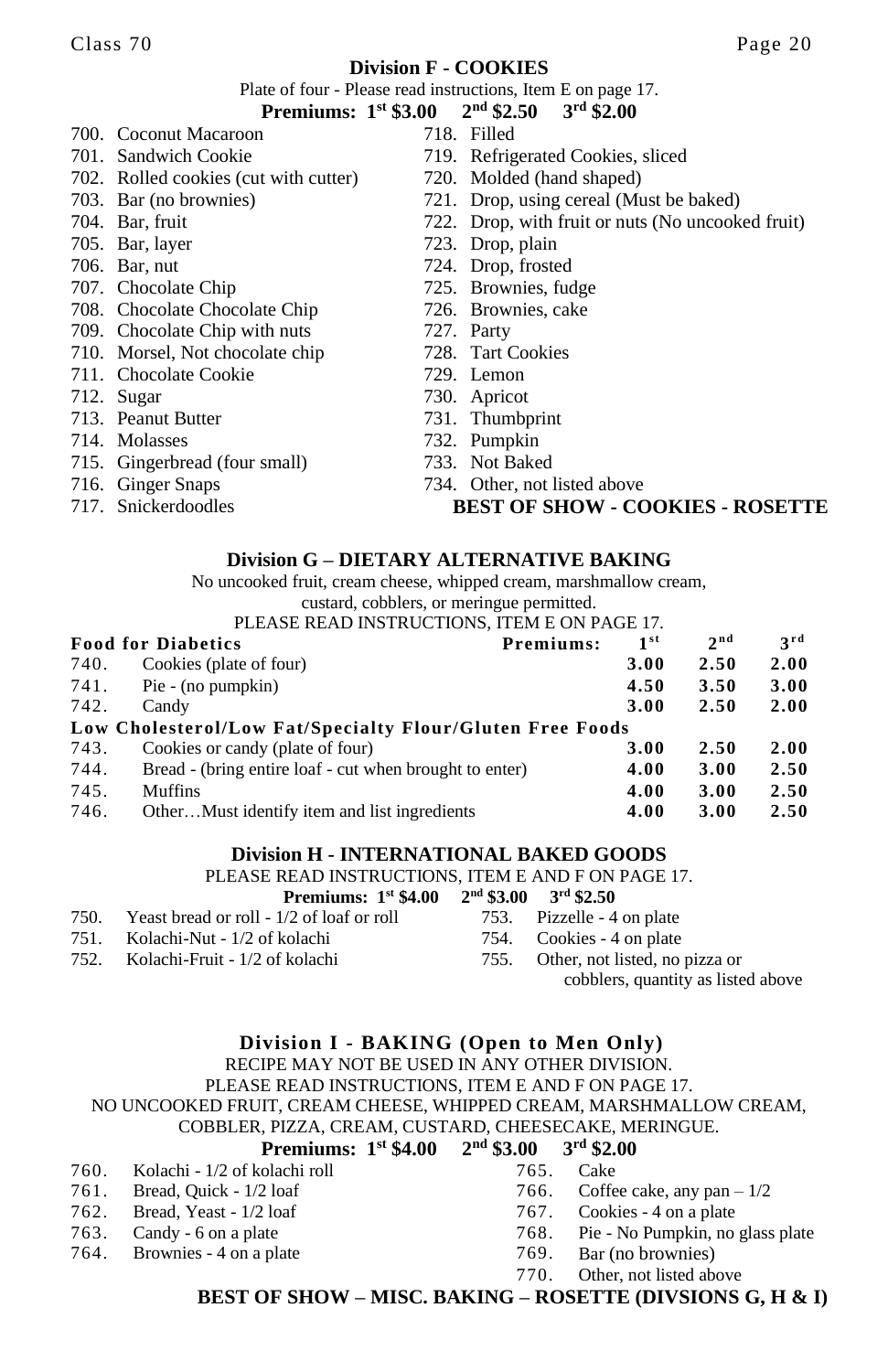#### **Division J - JUNIOR: CONFECTIONS AND BAKED GOODS**

Please read instructions, Item E on page 17.

#### **\*\*(Also, do not forget the special baking contest just for juniors on Page 22) \*\***

|                                    | <b>Entry Number By Age</b>  |      |
|------------------------------------|-----------------------------|------|
| (Plate of four)<br>Cookies/Candy   | 12 Yrs./Under 13 to 18 Yrs. |      |
| No Bake Cookie                     | 775A                        | 775B |
| Drop                               | 776A                        | 776B |
| Drop, with fruit and/or nuts, etc. | 777A                        | 777B |
| Layered Cookie                     | 778A                        | 778B |
| Bar                                | 779A                        | 779B |
| <b>Brownies</b>                    | 780A                        | 780B |
| Chocolate Chip                     | 781A                        | 781B |
| Chocolate Chocolate Chip           | 782A                        | 782B |
| Rolled, cut with cutter            | 783A                        | 783B |
| <b>Peanut Butter</b>               | 784A                        | 784B |
| Hand formed/rolled                 | 785A                        | 785B |
| <b>Snickerdoodles</b>              | 786A                        | 786B |
| Cupcakes iced, not decorated       | 787A                        | 787B |
| Candy - fudge                      | 788A                        | 788B |
| Candy - other, must be labeled     | 789A                        | 789B |
| Other, not listed above            | 790A                        | 790B |
| Gluten-Free Baked Item             | 791A                        | 791B |
|                                    |                             |      |

| <b>SHAPED RICE KRISPIES® TREAT</b>                           | 792A                      | 792B |
|--------------------------------------------------------------|---------------------------|------|
| Make recipe; then<br>- sculpt, form, decorate - into a shape | Plate of three or 1 large |      |

#### **Cakes or Cupcakes, Decorated (Dummy Permitted)**

Novelty shape, original design by Junior 793A 793B

#### **Breads: Are to be brought as whole loaf. Entry will be cut by fair staff.**

| Yeast                                                                                          | 794A | 794B             |
|------------------------------------------------------------------------------------------------|------|------------------|
| Zucchini                                                                                       | 795A | 795B             |
| Banana Bread                                                                                   | 796A | 796B             |
| Pumpkin Bread                                                                                  | 797A | 797B             |
| Muffins - (Plate of four)                                                                      | 798A | 798B             |
| Other bread, not listed above                                                                  | 799A | 799B             |
| <b>Pies:</b> No custard, cream, pumpkin, cream cheese,<br>uncooked fruit, cobbler, or meringue | 800A | 800 <sub>B</sub> |

**Premiums paid in each category/each age group 1st - \$3.50 2nd - \$2.50 3rd - \$2.00**

#### **BEST OF SHOW - JUNIOR CONFECTIONS & BAKED GOODS – ROSETTE**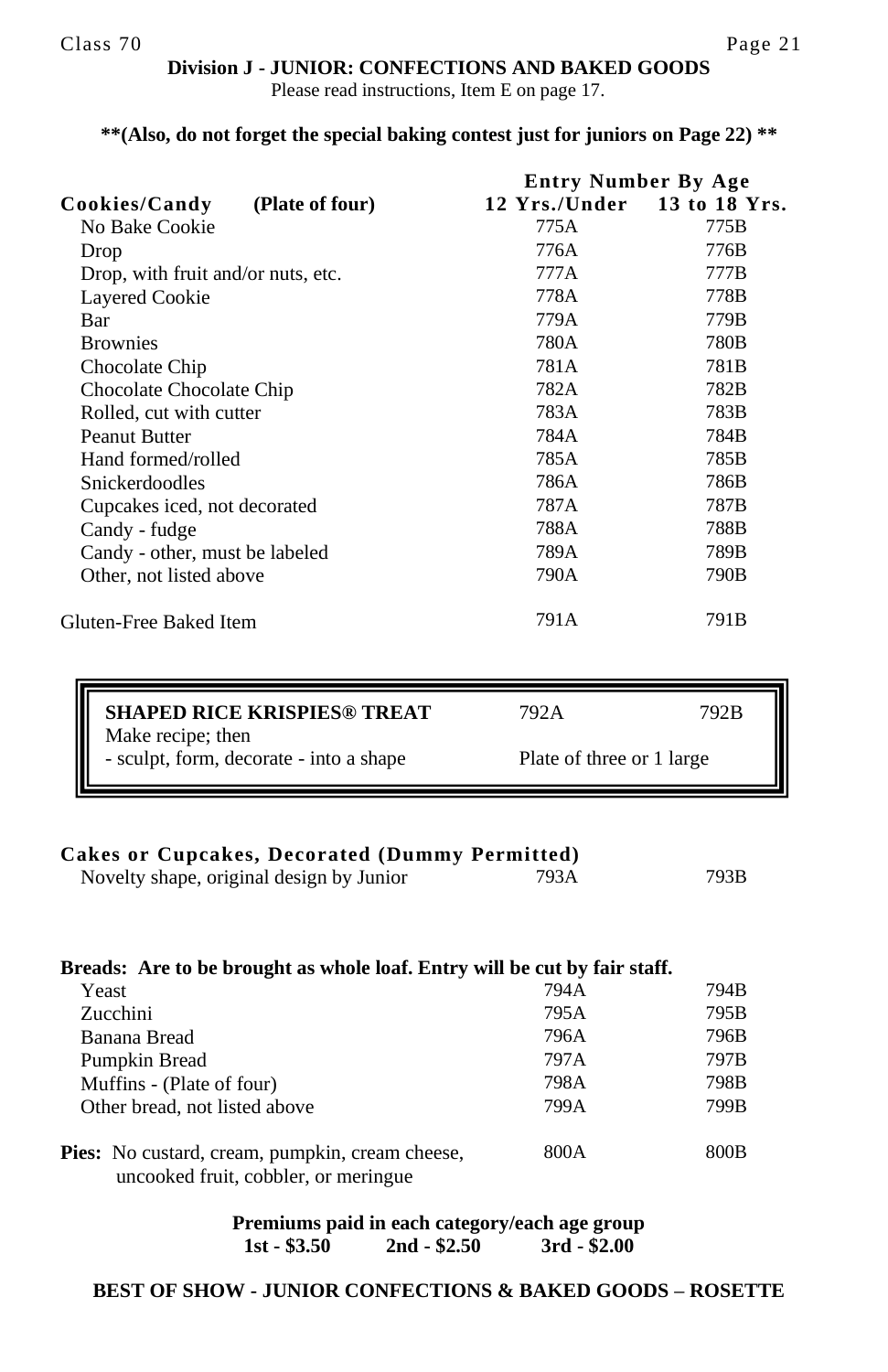# **Division K - 2022 JUNIOR BAKING CONTEST** *For the Irene Houk Memorial Award*

For this contest, the recipe MUST be followed exactly as printed, with no alterations or changes permitted. Entries will be displayed on plates provided by the fair. An entry is four (4) cookies.

# **This contest is open to Juniors 12 years old and under**.

This recipe was a favorite of Irene's to make with her grandchildren, with whom she loved to share her kitchen and baking wisdom.

# **801. Chocolate Chip Cookies**

1 cup Crisco ¼ cup white sugar ¾ cup brown sugar 1 tsp. vanilla 2 eggs 1 (3 oz) package instant vanilla pudding 2 ¼ cups flour 1 teaspoon baking soda 1 (12 oz) package chocolate chips

Cream shortening, sugars and vanilla. Add eggs, then pudding mix. Lastly add flour and baking soda (which have been blended together) and chocolate chips. Refrigerate overnight.

Roll into balls about the size of walnuts. Bake at 350˚ for 10 to 12 minutes.

# $1<sup>st</sup>$ ,  $2<sup>nd</sup>$ , and  $3<sup>rd</sup>$  Place ~ Ribbons **Best of Show ~ Rosette Provided through the Irene Houk Memorial Fund.**

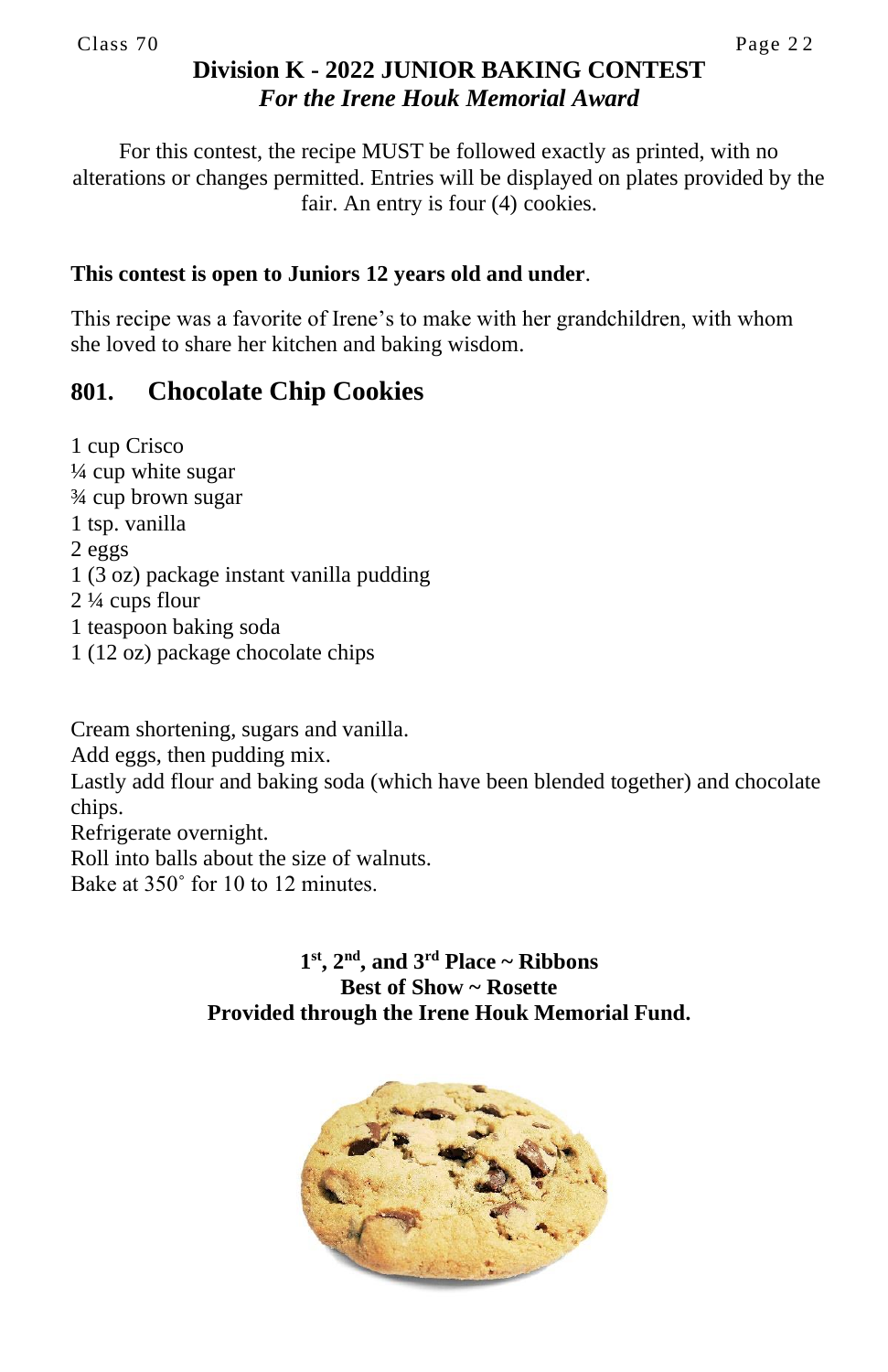# **Division L - 2022 SILVER SPOON CONTEST**

The recipe MUST be followed exactly as printed, with no alterations or changes permitted. Entries will be displayed on plates provided by the fair. An entry is four (4) scones.

# **802. Cranberry Orange Scones**

2 cups all-purpose flour 1/3 cup granulated sugar 1 ½ teaspoon baking powder ½ teaspoon salt ½ cup unsalted butter, cold  $\frac{1}{2}$  cup heavy whipping cream ¼ cup fresh orange juice zest of ½ orange 1 cup cranberries, halved (fresh or frozen, if using frozen, thaw)

2 Tablespoons heavy whipping cream

Glaze

1 ½ cups powdered sugar

4 Tablespoons fresh orange juice

- 1. Preheat oven to 375 degrees and line a baking sheet with parchment paper.
- 2. Place flour, sugar, baking powder, salt, and orange zest into a bowl and mix to combine.
- 3. Using a pastry cutter or 2 knives, cut the butter into the dry mixture until coarse meal forms
- 4. Add ½ cup cream, juice, and cranberries to the butter mixture and mix with wooden spoon until comes together (mixture will be dry). Form mixture into a ball, do not overwork dough.
- 5. Divide dough into two equal parts and flatten each portion of dough into a disc shape, about  $1-1\frac{1}{2}$  inches thick: transfer to baking sheet.
- 6. Cut each disc into 6 triangles and separate slightly.
- 7. Brush tops of each scone with 2 Tbsp heavy cream.
- 8. Bake the scones for 14-18 minutes or until centers are set and slightly golden on bottoms.
- 9. Cool scones completely on wire rack.
- 10. While cooling, whisk glaze ingredients together until smooth, then glaze top of scones with glaze.

Makes 12 scones

**1st - SILVER SPOON 2nd - \$10.00 3rd - \$5.00**





*Thank you, Elizabeth Stouffer, from Warren, Ohio, for sharing your 2021 Best of Show recipe for use in this contest.*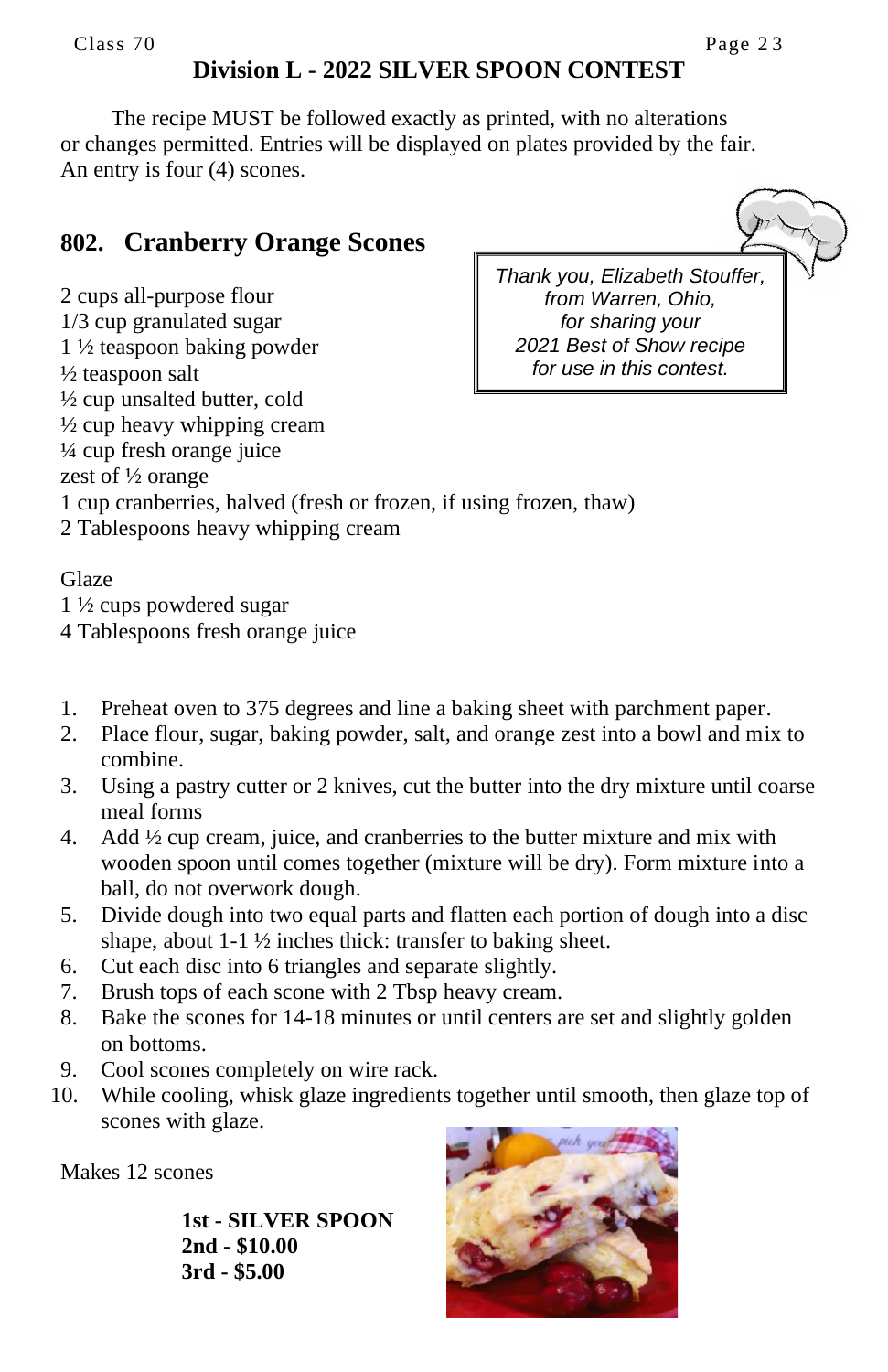# **Division M**

# **803. Boo! Don't Be Afraid of this Charcuterie Board**

# **Wednesday, August 31, 2022... 4-H Building Auditorium (#25) Deliver entry between 5:30 and 6:30 P.M. Judging will begin at 6:30 P.M. - Open to the Public**

# **CONTEST RULES**

- 1. Prepare a charcuterie board for a Halloween party.
- 2. Present the entry in an attractive way following the Halloween theme. Presentation will enter into the judges' decision.
- 3. The traditional or non-traditional charcuterie board must include 2 recipe-based items.
- 4. Extra objects may be used but the entire "display" must be no more than 28 inches in any direction.
- 5. Bring your entry to the 4-H Building (#25) auditorium on the first day of the fair, Wednesday, August 31<sup>st</sup> between 5:30 and 6:30 p.m. Judging will begin at 6:30 p.m.
- 6. Recipes are required and must be attached to the entry.
- 7. Entry tag from pre-registration (August 10 entry date) must be attached to the entry.
- 8. Fairgoers are invited to watch the judging.
- 9. Entries must be picked up that evening, following judging.
- 10. Entries will be sampled by judges only.
- 11. This contest is intended for entrants age 14 years and older only.
- 12. Entries will be judged by appearance, taste, creativity and presentation.

**PRIZES:** 1st: \$25.00 2nd: \$20.00 3rd: \$15.00

# *Contest Sponsored by:*



# Thanks to all our fair sponsors!

*\*\*\*\*\*\*\*\*\*\*\*\*\*\*\*\*\*\*\*\*\*\*\*\*\*\*\*\*\*\*\*\*\*\*\*\*\*\*\*\*\*\*\*\*\*\*\*\*\*\*\*\*\*\*\*\*\*\*\*\*\*\*\*\*\*\*\*\*\*\*\**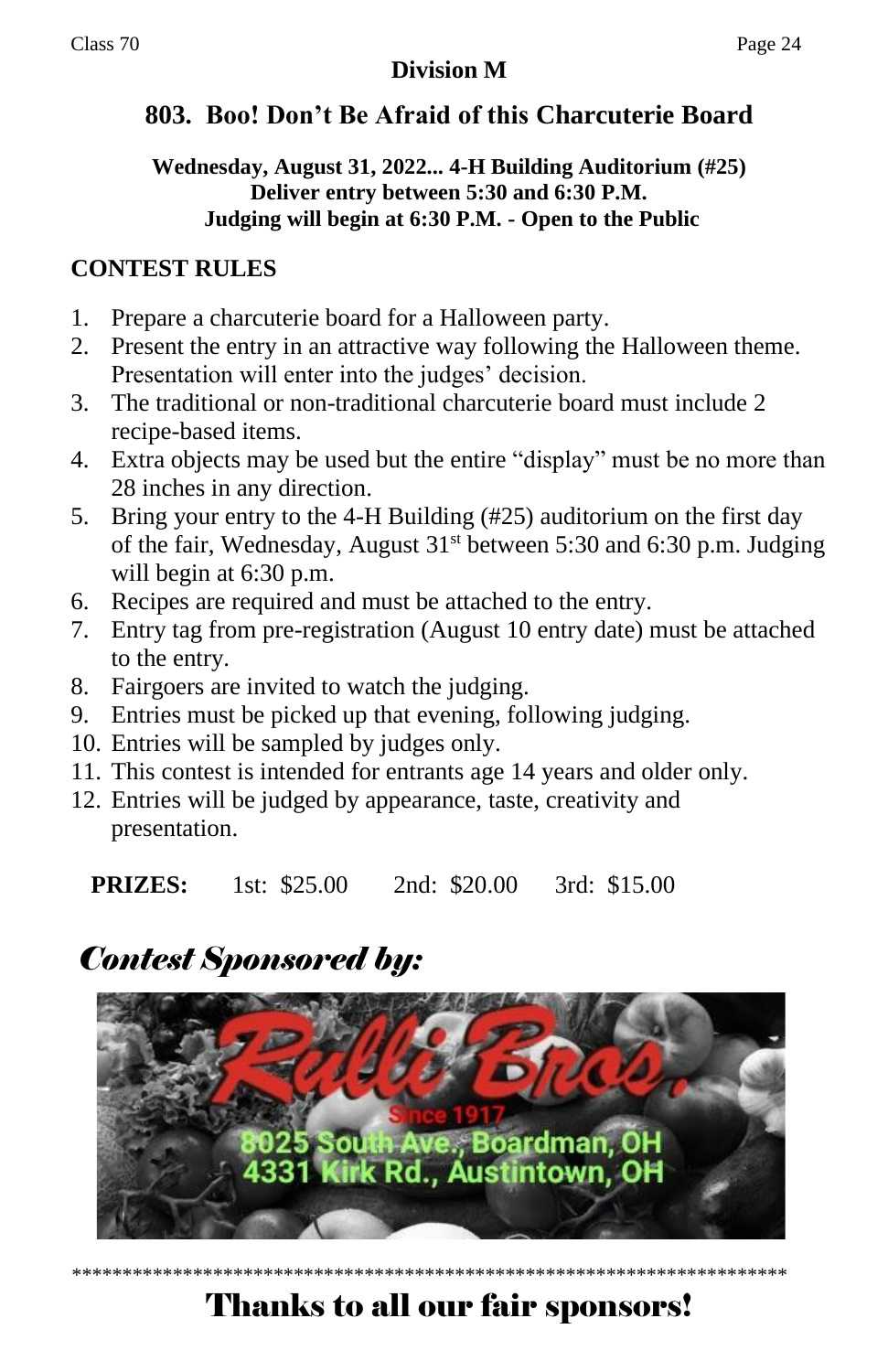# **Division N ONE DAY SPECIAL EVENT**

# **"Strut Your Stuff"**

# **Friday, September 2, 2022… Fruit, Hay, and Grain Building (#26) Deliver entry between 12:00 Noon and 1:00 P.M. Judging will be at 1:15 P.M. - Open to the Public**

This contest began so fairgoers could watch the judging and is held in the Fruit, Hay, and Grain Building where there is more room.

Originality and creativity are key ingredients in this contest.

# **ENTRY REQUIREMENTS**

- 1. Prepare an entry that fits the category of "stuffed."
- 2. Bring entry to the Fruit, Hay, and Grain Building  $(\#26)$  Friday, September  $2<sup>nd</sup>$ between 12:00 noon and 1:00 p.m.
- 3. Recipe is required and must be attached to the entry.
- 4. Entry tag from pre-registration (August  $10<sup>th</sup>$  entry date) must be attached to the entry.
- 5. Entries must be picked up following judging.
- 6. Entries will be sampled by judges only.
- 7. **Entries will be judged on creativity, taste, and appearance of the food as well as the presentation of the entry.**
- **804. Contest for ages 13 and older**.

|  | $1st - $25.00$ | $2nd - $20.00$ | $3rd - $15.00$ |
|--|----------------|----------------|----------------|
|--|----------------|----------------|----------------|

**805. Contest for ages 12 and under.** 

**Note: Child must be present to drop off and display exhibit.**

1st - \$15.00 2nd - \$10.00 3rd - \$5.00

# *Contest Sponsored by:*



*\*\*\*\*\*\*\*\*\*\*\*\*\*\*\*\*\*\*\*\*\*\*\*\*\*\*\*\*\*\*\*\*\*\*\*\*\*\*\*\*\*\*\*\*\*\*\*\*\*\*\*\*\*\*\*\*\*\*\*\*\*\*\*\*\*\*\*\*\*\*\** Please support those that support us.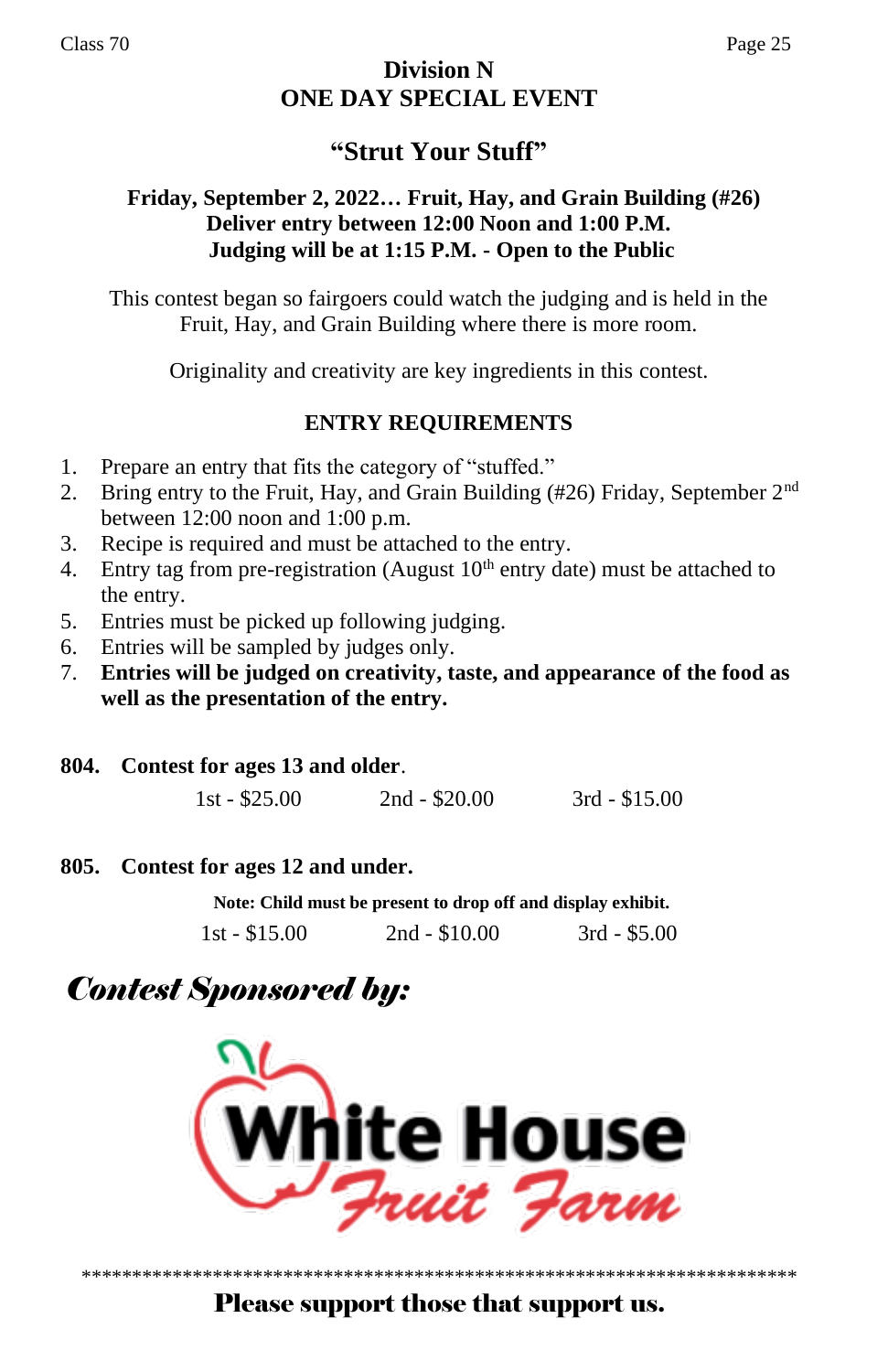# **CANNED GOODS AND MISCELLANEOUS ALL ITEMS TO BE PRE-ENTERED - Entries Close August 10<sup>th</sup>**

# **INSTRUCTIONS FOR ENTERING CLASS 71**

- A. Entry Fee (per class): \$1.00 for first article, 25¢ for each additional article. No refunds will be made.
- B. Please print information requested on entry blank in the center of this booklet or enter online. Entries may be made online, mailed or hand delivered with entry fee plus \$2.00 to cover mailing costs, (not articles) prior to August  $10<sup>th</sup>$  to:

### *Canfield Fair, Arts & Crafts Dept., P.O. Box 250, Canfield, Ohio 44406*

- C. **FIVE entries per division and only ONE entry under any entry number unless otherwise stated.** D. Articles entered must be the work of the exhibitor.
- E. Articles entered in Class 71 MUST NOT have been displayed at any previous Canfield Fair. Articles must have been prepared within the last year.
- F. Canfield Fair will mail TWO (2) entry stickers for EACH entry number approximately August  $17<sup>th</sup>$ .
- G. Exhibitors are to attach stickers securely on side towards the bottom of both jars. **LIST OF INGREDIENTS MUST BE WRITTEN ON A 3x5 CARD WHICH SHOULD BE ATTACHED TO THE TOP OF ONE JAR.**
- H. Articles must be brought to the Arts and Crafts Building (#24), Boardman Drive on: **Thursday, Aug. 25th, 5:00 to 8:00 pm or Friday, Aug. 26th, 9:00 a.m. to 12:00 Noon**

**NOTE: No articles accepted after 12:00 Noon on Friday.**

- I. "For Sale" signs or cards will not be permitted on articles.
- J. PLEASE NOTE: JAR SIZES-STANDARD JARS MUST BE USED. Regular or wide mouth jars permitted. Jars entered in the wrong JAR SIZE will NOT be accepted.
- K. For EACH ENTRY NUMBER, TWO IDENTICAL jars **WITH RINGS** must be entered. Only "TWO JAR" ENTRIES WILL BE ACCEPTED. JAR #1 - to be opened, judged, rinsed, and safely stored for pickup at fair's end
	- JAR #2 will be left unopened for fair display.
- L. **USE CURRENT RECOMMENDED CANNING METHODS**
- M. **IMPROPERLY PROCESSED JARS RESULTING IN SPOILAGE WILL BE ELIMINATED AND DISPOSED OF TOTALLY AND RIBBONS WILL BE FORFEITED!**
- N. No frozen jellies or jams permitted.
- O. The judges have the discretion of WHICH jar is to be opened and judged. Judges' decisions are final!
- P. All articles will only be released upon receipt of claim tags. Please see instructions on page 3 #10.
- Q. The Society will not be responsible for articles **after 12:00 NOON, Tuesday, September 6th .**
- R. **Premium money will be mailed to the exhibitor by September 30th .**

#### **Division A - JELLIES**

In one-half pint glass jars - Please label if for diabetic

**Premiums: 1st \$4.00 2nd \$3.50 3rd \$3.00**

- 810. Peach 814. Strawberry
- 811. Elderberry 815. Grape
- 
- 
- 
- 812. Raspberry, Red 816. Combination of Fruit
- 813. Blackberry 817. Other, LABELED, not listed above

#### **Division B - JAM**

In one-half pint glass jars - Please label if for diabetic

| Premiums: 1st \$4.00 |  | 2nd \$3.50 | 3rd \$3.00 |
|----------------------|--|------------|------------|
|----------------------|--|------------|------------|

- 820. Apricot 826. Blackberry
- 821. Cherry 827. Peach
- 822. Raspberry, Red 828. Blueberry
- 
- 
- 825. Strawberry combination

- 
- 823. Raspberry, Black 829. Combination of fruit
- 824. Strawberry 830. Other, LABELED, not listed above
	- **REMINDER: JAR SIZE requirements in Class 71 Two jars must be entered per entry**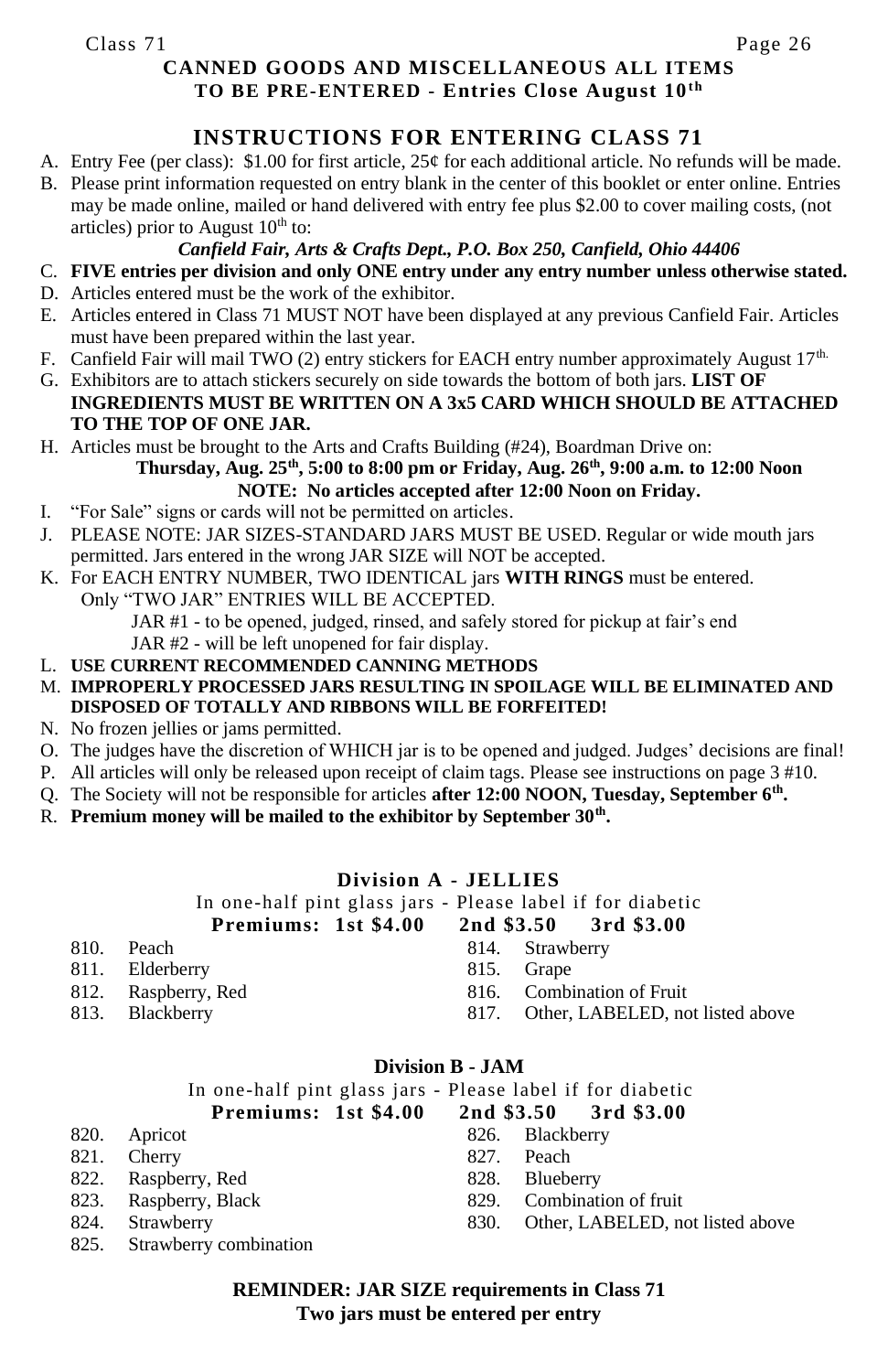**Division C - FRUIT BUTTERS** In one-half pint glass jars **Premiums: 1st \$4.00 2nd \$3.50 3rd \$3.00**

836. Lemon curd

835. Apple 837. Other, **LABELED**, not listed above

**Division D - CANNED FRUIT** In one-pint glass jars **Premiums: 1st \$4.00 2nd \$3.50 3rd \$3.00**

840. Any fruit 841. Diabetic, any fruit

# **IMPORTANT**

**In accordance with food health and safety regulations related to food preservation, no entries canned in oil will be accepted, tasted, or displayed.**

## **Division E – RELISHES and PICKLED FOODS MUST BE MARKED if "HOT OR SPICY"**

In one-pint glass jars **Premiums: 1st \$4.00 2nd \$3.50 3rd \$3.00**

- 
- 
- 847. Pickles, Dill 853. Pepper Relish<br>848. Pickles, Other, ingredients to be listed 854. Relish, Other, 848. Pickles, Other, ingredients to be listed 854. Relish, Other, **LABELED**
- 
- 850. Beets, Pickled
- 845. Pickles, Bread & Butter 851. Pickled Mixed Vegetables
- 846. Pickles, Sweet 852. Pickled Peppers
	-
	-
- 849. Pickled Beans 855. Pickled Other Not Listed, **LABELED**

## **Division F - CANNED VEGETABLES - Not Pickled Please mark if "HOT OR SPICY"**

In one-pint glass jars

| Premiums: 1st \$4.00 | 2nd \$3.50 | 3rd \$3.00 |
|----------------------|------------|------------|
|                      |            |            |

| 860. Beans, String (Green)      | 866. | Sauerkraut                               |
|---------------------------------|------|------------------------------------------|
| 861. Beans, String (Yellow)     | 867. | Tomatoes, whole                          |
| Corn                            | 868. | <b>Stewed Tomatoes</b>                   |
| Carrots                         |      | 869. Peppers -- Sweet                    |
| <b>Beets</b>                    | 870. | Peppers -- <b>HOT</b> (Canned by Female) |
| 865. Vegetables, Mixed, Labeled | 871. | Peppers -- <b>HOT</b> (Canned by Male)   |
|                                 | 872. | Other, <b>LABELED</b> , not listed above |
|                                 |      |                                          |

#### **REMINDER: JAR SIZE requirements in Class 71 Two jars must be entered per entry**

- **Attach** a list of ingredients written on a 3x5 index card to the top of one jar.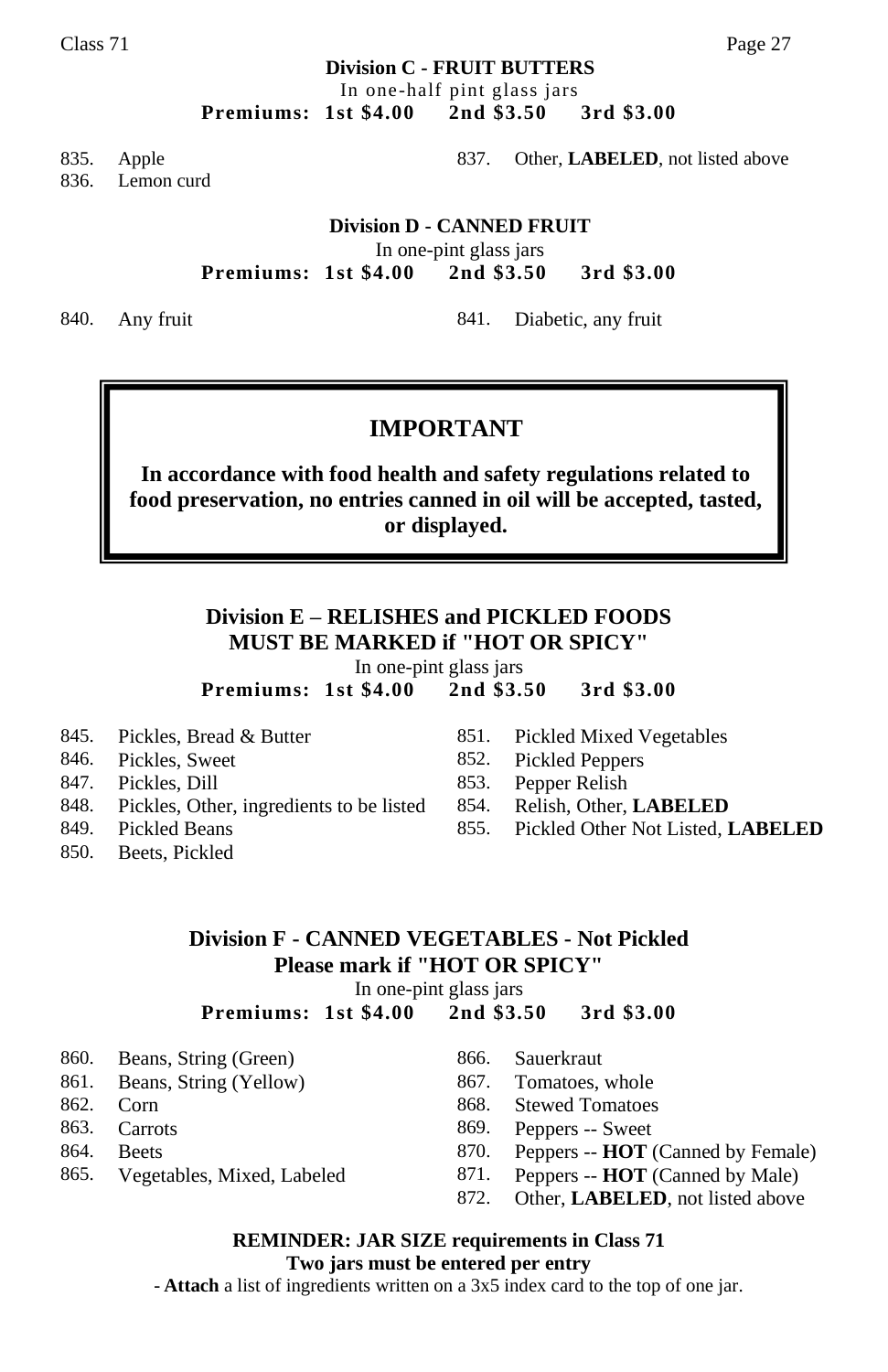#### **Division G - MISCELLANEOUS MUST BE MARKED if "HOT OR SPICY"** PLEASE SEE IMPORTANT INFORMATION, ITEM L, PAGE 26 **Premiums: 1st \$4.00 2nd \$3.50 3rd \$3.00**

| 875. | Chili Sauce - pints      | 884. | Tomato Sauce - pints             |
|------|--------------------------|------|----------------------------------|
| 876. | Tomato Juice - pints     | 885. | Salsa, Hot - pints               |
|      | 877. Salsa, Mild - pints | 886. | Salsa, Fruit - pints             |
| 878. | Pizza Sauce - pints      | 887. | Spaghetti Sauce - pints          |
| 879. | Barbecue Sauce - pints   | 888. | Condiment - $1/2$ pints          |
| 880. | Applesauce - pints       | 889. | Marmalade - 1/2 pints            |
| 881. | Maple Syrup - pints      | 890. | Dessert sauce - $1/2$ pints      |
| 882. | Pie Filling - pints      | 891. | Other, LABELED, not listed above |
| 883. | Any canning for Diabetic |      | - pints or $1/2$ pints           |
|      | - pints or $1/2$ pints   |      |                                  |

THE FOLLOWING CRITERIA will be used in judging canned goods. Fill of the Jar... Color... Crispness... Appearance... Aroma... Texture...

## **Division H - HERBS**

896. Herb Wreath/Display

Use any base, not to exceed the outside diameter of 10" in any direction. With the exception of the base, the entire wreath/display must be edible. Wreath/Display must be equipped to hang. A picture of the completed wreath may be attached to the entry tag.

|  | $1st - $4.00$ | $2nd - $3.50$ | 3rd \$3.00 |
|--|---------------|---------------|------------|
|  |               |               |            |

897. Herb Vinegar

 Display in a clear, non-colored glass bottle. The lid may be decorated. Label jar with type/name. Bring a sample in a small glass jar for judge to taste.

**1st - \$3.50 2nd - \$3.00 3rd - \$2.50**

898. Herb Jelly

 Identify sweetener and herb(s) used. Two, one-half pint jelly glasses  **1st - \$3.50 2nd - \$3.00 3rd - \$2.50** 

899. Herb Oil

 Display in a clear, non-colored glass bottle. The lid may be decorated. Label jar with type/name. Bring a sample in a small glass jar for judge to taste. **1st - \$3.50 2nd - \$3.00 3rd - \$2.50**

#### **BEST OF SHOW - CANNING & HERBS – ROSETTE**

#### **IRENE HERMAN AWARD--ROSETTE**

Chosen from canned goods.

Winner based on quality as well as uniqueness.

*Thank you to the Irene Herman Memorial Fund*